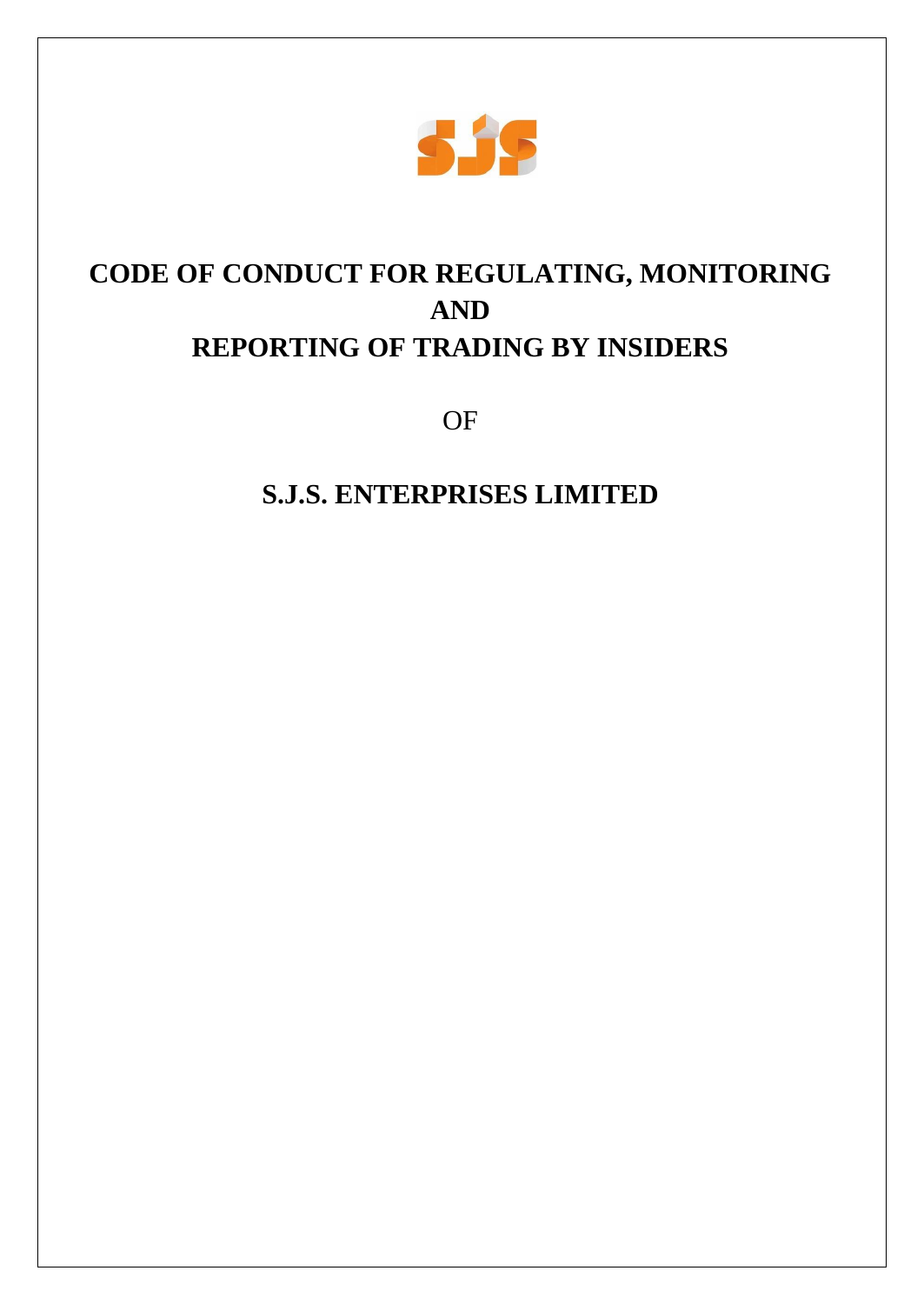

## **Contents**

| $\mathbf{1}$ . |                                       |  |
|----------------|---------------------------------------|--|
| 2.             |                                       |  |
| 3.             |                                       |  |
| 4.             |                                       |  |
| 5.             |                                       |  |
| 6.             |                                       |  |
| 7.             |                                       |  |
| 8.             |                                       |  |
| 9.             |                                       |  |
| 10.            |                                       |  |
| 11.            | Reporting Requirements For Designated |  |
| 12.            |                                       |  |
| 13.            |                                       |  |
|                |                                       |  |
|                |                                       |  |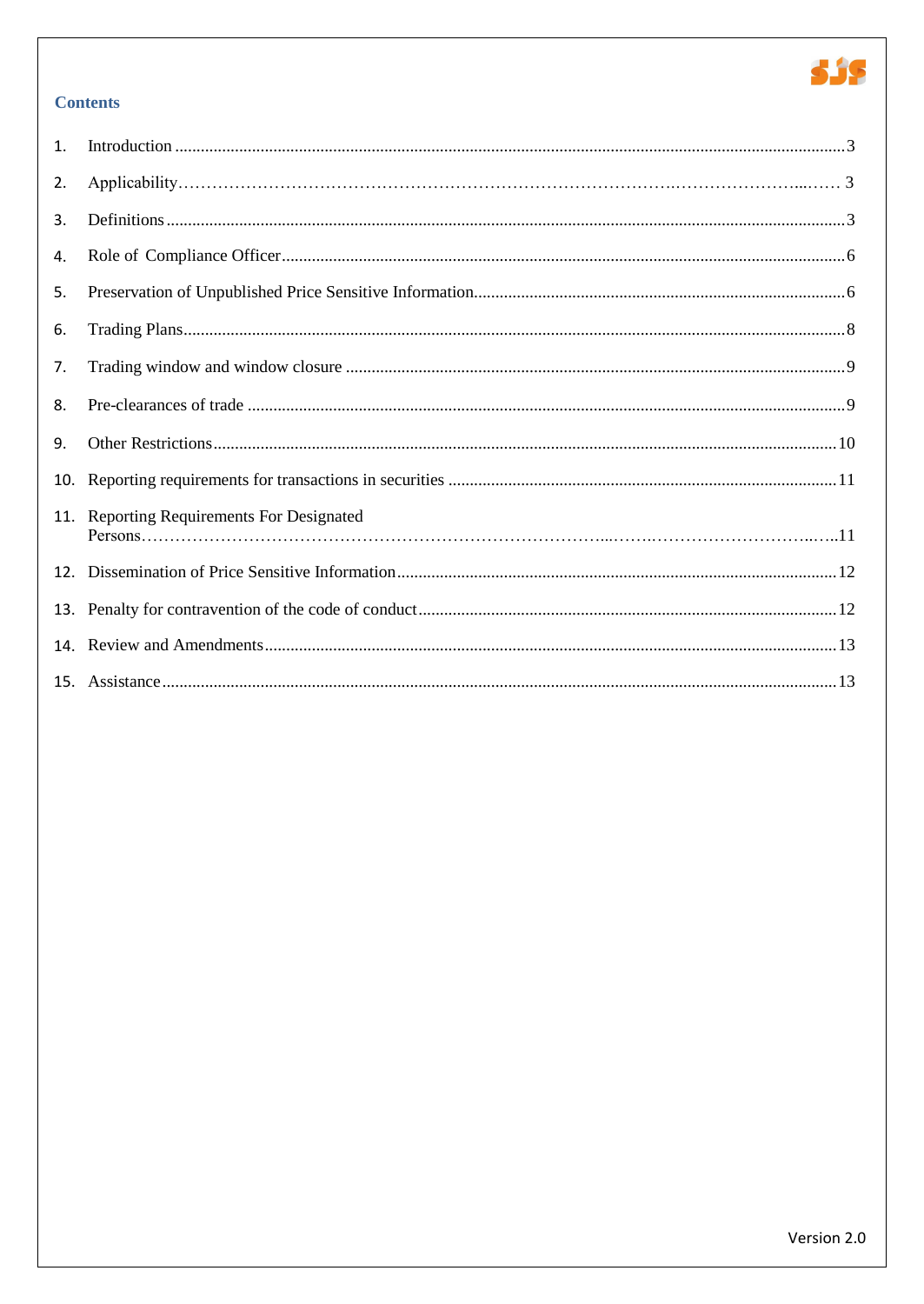

## **1. INTRODUCTION**

In accordance with the Insider Trading Regulations, the Board, has adopted this code of conduct for regulating, monitoring and reporting of trading by Insiders (the "**Code**" or "**Code of Conduct**").

The Code has been adopted by the Board on  $19<sup>th</sup>$  July, 2021 and amended on  $11<sup>th</sup>$  October, 2021.

## **2. APPLICABILITY**

This Code shall be applicable to Connected Persons, Insiders, the Designated Persons and their Immediate Relatives, and includes any person in the possession of Unpublished Price Sensitive Information.

#### **3. DEFINITIONS**

- (i). **"Board"** means the board of directors of the Company.
- (ii). **"Company"** means S.J.S. Enterprises Limited.
- (iii). **"Compliance Officer"** means any senior officer designated so and reporting to the Board, who is financially literate and is capable of appreciating requirements for legal and regulatory compliance under the Insider Trading Regulations, and who shall be responsible for compliance of policies, procedures, maintenance of records, monitoring adherence to the rules of preservation of Unpublished Price Sensitive Information, monitoring of trades and the implementation of the codes specified under the Insider Trading Regulations under the overall supervision of the Board.

#### (iv). **"Connected Person"** means:

- a) any person who is or has during the six months prior to the concerned act been associated with the Company, directly or indirectly, in any capacity including by reason of frequent communication with its officers or by being in any contractual, fiduciary or employment relationship or by being a director, officer or an employee of the Company or holds any position including a professional or business relationship between himself and the Company whether temporary or permanent, that allows such person, directly or indirectly, access to Unpublished Price Sensitive Information or is reasonably expected to allow such access.
- b) Without prejudice to the generality of the foregoing, the persons falling within the following categories shall be deemed to be connected persons unless the contrary is established,
	- An Immediate Relative of Connected Persons specified in clause (a); or
	- A holding company or associate company or subsidiary company; or
	- An intermediary as specified in Section 12 of the Securities and Exchange Board of India Act, 1992, as amended or an employee or director thereof; or
	- An investment company, trustee company, asset management company or an employee or director thereof; or
	- An official of a stock exchange or of clearing house or corporation; or
	- A member of board of trustees of a mutual fund or a member of the board of directors of the asset management company of a mutual fund or is an employee thereof; or
	- A member of the board of directors or an employee, of a public financial institution as defined in section 2 (72) of the Companies Act, 2013, as amended; or
	- An official and/or employee of a self-regulatory organization recognized or authorized by the Board;
	- A banker of the Company; or
	- A concern, firm, trust, Hindu undivided family, company or association of persons wherein a director of the Company or his immediate relative or banker of the Company, has more than ten per cent, of the holding or interest.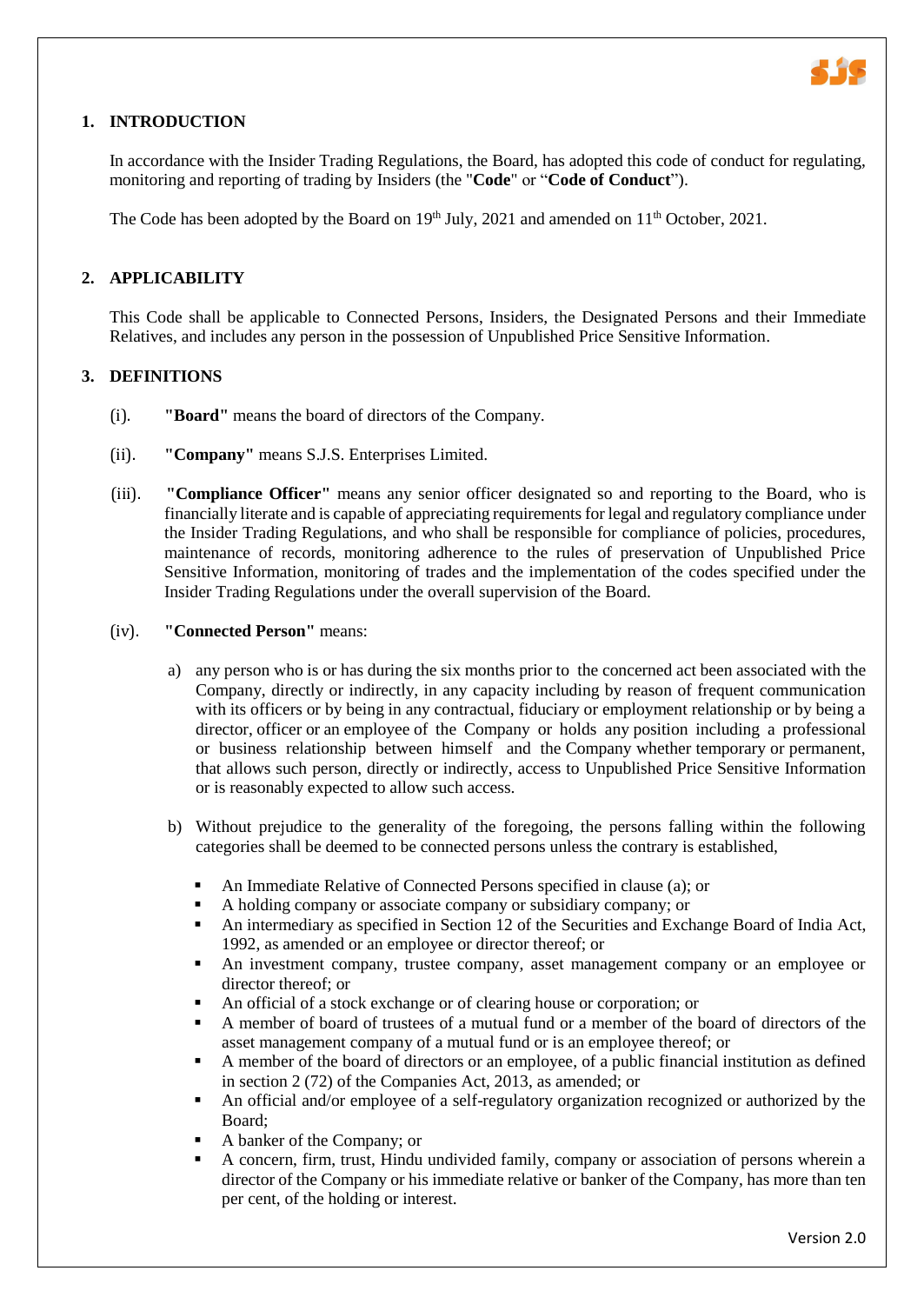

(v). **"Dealing in Securities"** or "**Trading**" means an act of subscribing to, buying, selling or agreeing to subscribe to, buy, sell or otherwise deal in the securities of the Company either as a principal or an agent.

#### (vi). **"Designated Persons"** means:

- a) Promoter(s) and promoter group of the Company;
- b) Directors of the Company and its subsidiaries;
- c) Key Managerial Personnel (KMP) of the Company and its subsidiaries;
- d) Chief Executive Officer and Employees up to two levels below Chief Executive Officer of the Company and its subsidiaries;
- e) Employees at the level of Vice President and above of the Company and its subsidiaries at the Corporate Office;
- f) Business Heads and Functional Heads of the Company and its subsidiaries;
- g) All Employees in the Corporate Lending & Markets Department, Operations Corporate Lending & Markets, Legal Department, Secretarial & Compliance Department, Finance & Accounts Department, Treasury Department, CEOs Office of the Company at the Corporate Office;
- h) Support staff who have access to UPSI as identified and approved by Management Committee;
- i) All Employees who have access to UPSI; and
- j) Such other persons as may be notified by the Compliance Officer with approval of the Management Committee from time to time or designated by the Company on the basis of their functional role where such function would provide access to UPSI.
- (vii). **"Employee"** means every employee of the Company including the directors in the employment of the Company.
- (viii). **"Generally available Information**" means information that is accessible to the public on a nondiscriminatory basis.
- (ix). **"Immediate Relative"** means a spouse of a person, and includes parent, sibling, and child of such person or of the spouse, any of whom is either dependent financially on such person or consults such person in taking decisions relating to trading in securities.
- (x). **"Insider"** means any person who is:
	- a) a Connected Person; or
	- b) in possession of or having access to Unpublished Price Sensitive Information.
- (xi). **"Insider Trading Regulations**" means the Securities and Exchange Board of India (Prohibition of Insider Trading) Regulations, 2015, as amended.
- (xii). **"Key Managerial Personnel"** means key managerial personnel as defined under the Companies Act, 2013, as amended, and includes:
	- chief executive officer or the managing director or the manager of the Company;
	- company secretary of the Company;
	- whole-time director of the Company;
	- chief financial officer of the Company; Such other officer, not more than one level below the directors who is in whole-time employment, designated as key managerial personnel by the Board; and
	- such other officer as may be prescribed under the Securities and Exchange Board of India Act, 1992, as amended.
- (xiii). "**Material Financial Relationship**" shall have the meaning assigned to it under the Insider Trading Regulations.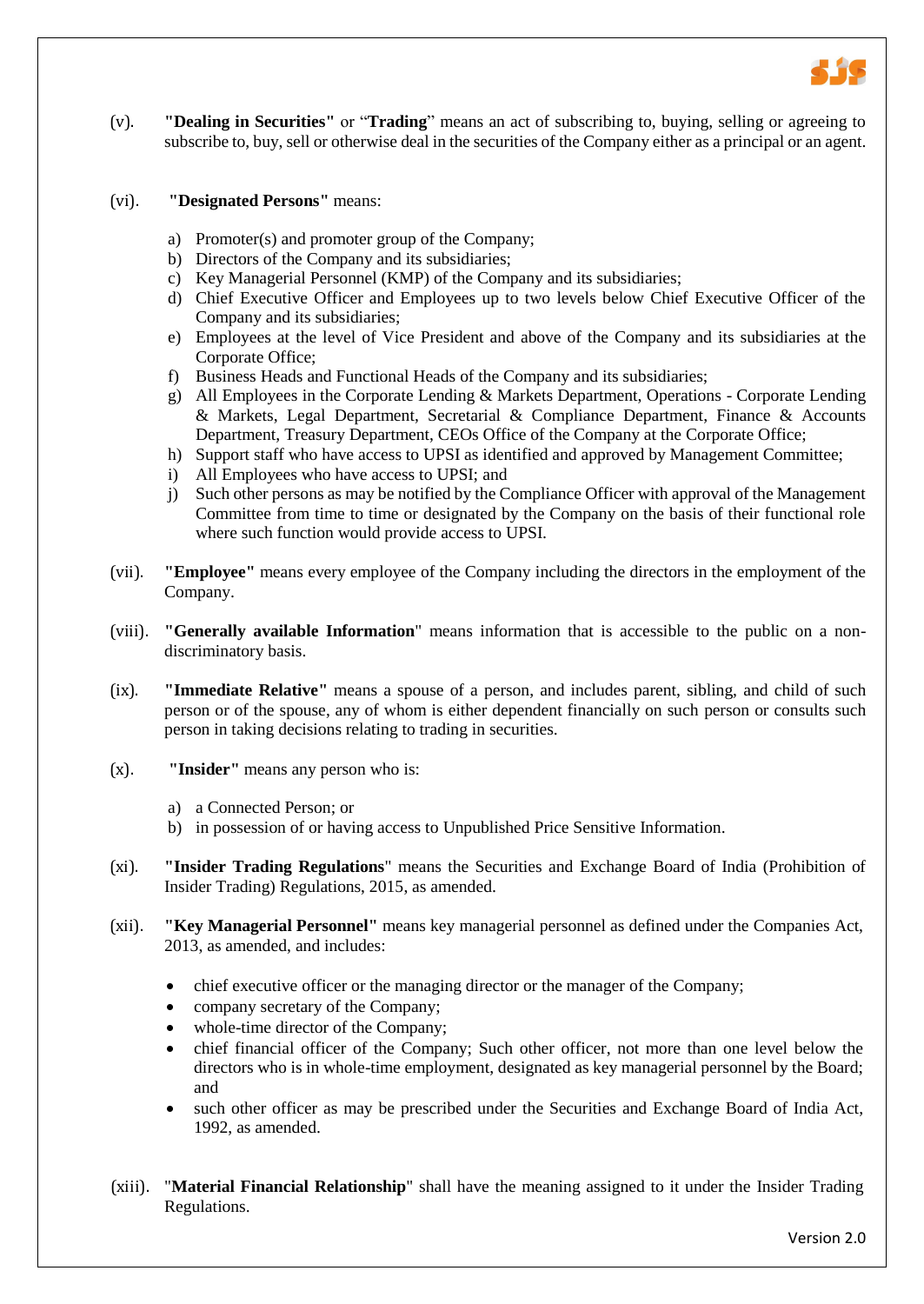

- (xiv). **"Promoter"** shall have the meaning assigned to it under the Securities and Exchange Board of India (Issue of Capital and Disclosure Requirements) Regulations, 2018, as amended or the Companies Act, 2013, as amended or any modification thereof, which includes:
	- a) who has been named as such in a draft offer document or offer document or is identified by the issuer in the annual return referred to in section 92 of the Companies Act, 2013;
	- b) who has control over the affairs of the issuer, directly or indirectly whether as a shareholder, director or otherwise;
	- c) in accordance with whose advice, directions or instructions the board of directors of the issuer is accustomed to act:

Provided that nothing in sub-clause (c) shall apply to a person who is acting merely in a professional capacity.

- (xv). **"Promoter Group"** shall have the meaning assigned to it under the Securities and Exchange Board of India (Issue of Capital and Disclosure Requirements) Regulations, 2018.
- (xvi). **"Securities"** shall have the meaning assigned to it under the Securities Contracts (Regulation) Act, 1956, as amended except units of a mutual fund.
- (xvii). **"Takeover Regulations"** means the Securities and Exchange Board India (Substantial Acquisition of Shares and Takeovers) Regulations, 2011, or any modification thereof.
- (xviii). **"Trading"** means and includes subscribing, buying, selling, dealing, or agreeing to subscribe, buy, sell, deal in any securities, and "trade" shall be construed accordingly.
- (xix). **"Trading Day"** means a day on which the recognized stock exchanges are open for trading;
- (xx). **"Stock Exchange"** means a recognised Stock Exchange as defined under clause (f) of Section 2 of the Securities Contracts (Regulation) Act, 1956, as amended.
- (xxi). "**Unpublished Price Sensitive Information**" shall have the meaning assigned to it under the Insider Trading Regulations.

## **4. ROLE OF COMPLIANCE OFFICER**

- (i). The Board has appointed the company secretary of the Company as the Compliance Officer, who shall report to the chairperson of the Company.
- (ii). The Compliance Officer shall at quarterly intervals prepare a report on insider trading to the Chairman of the Audit Committee or the Chairman of the Board.
- (iii).The Compliance Officer shall maintain a database of the violations of Code of Conduct by Designated Persons and immediate relatives of Designated Persons.
- (iv).The Compliance Officer shall assist all Employees in addressing any clarifications regarding the Insider Trading Regulations and the Code.
- (v). To assist the Board in identifying the Designated Persons to be covered by the code of conduct on the basis of their role and function in the organisation and the access that such role and function would provide to unpublished price sensitive information in addition to seniority and professional designation.

## **5. PRESERVATION OF UNPUBLISHED PRICE SENSITIVE INFORMATION**

(i). All information shall be handled within the Company on a need-to-know basis and no Insider shall communicate, provide or allow access to any Unpublished Price Sensitive Information, relating to the Company or the Securities proposed to be listed, to any person including other Insiders except where such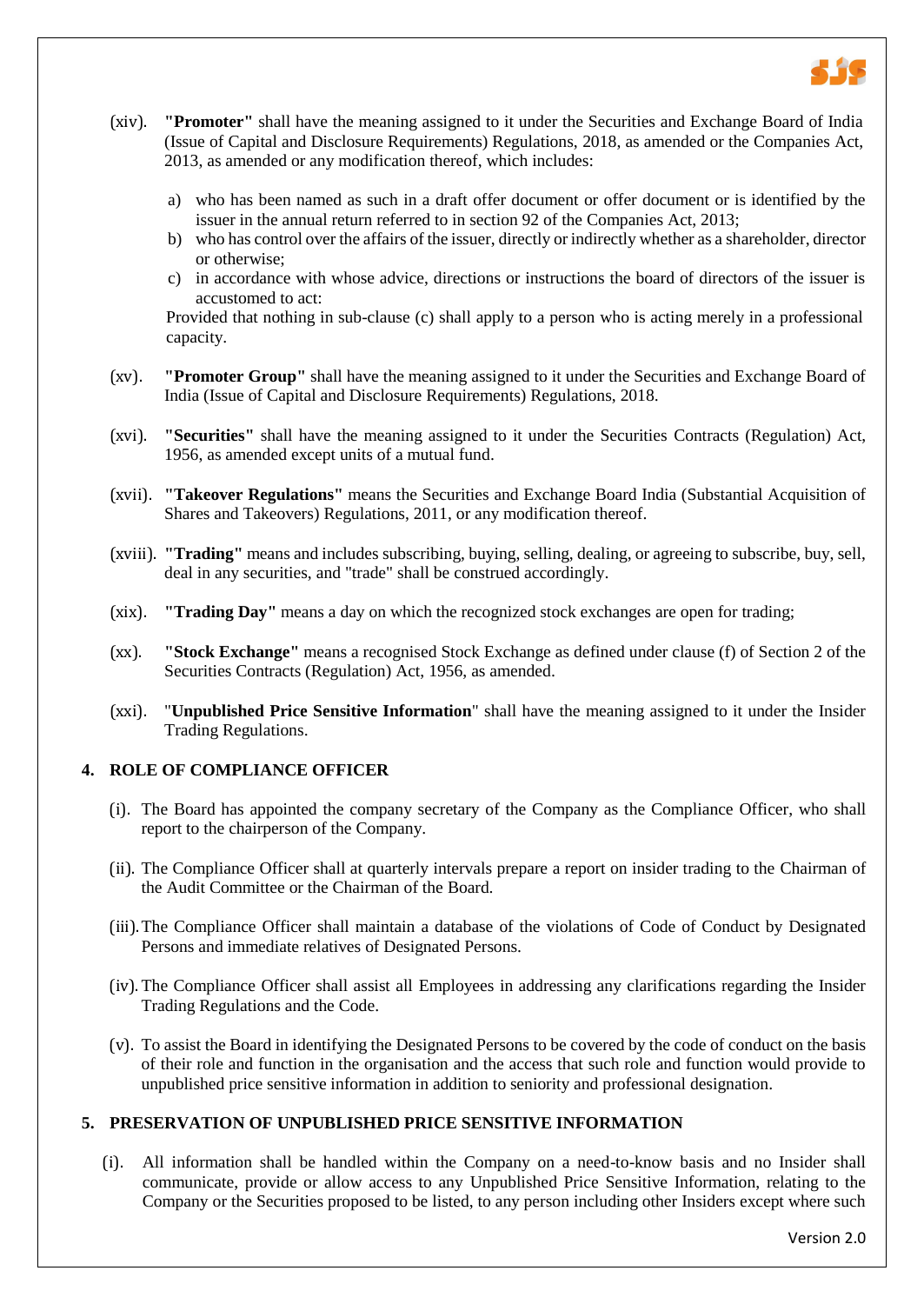

communication is in furtherance of the legitimate purposes, performance of duties or discharge of his legal obligations.

- (ii). No person shall procure from or cause the communication by any Insider of Unpublished Price Sensitive Information, relating to a Company or Securities listed or proposed to be listed, except in furtherance of the legitimate purposes, performance of duties or discharge of his legal obligations. For purposes of the Code, 'legitimate purposes' shall include sharing of Unpublished Price Sensitive Information in the ordinary course of business by an Insider with promoters, partners, collaborators, lenders, customers, suppliers, merchant bankers, legal advisors, auditors, insolvency professionals or other advisors or consultants etc, provided that such sharing shall not been carried out to evade or circumvent the prohibitions of the Insider Trading Regulations in accordance with the determination made under the Code Of Practices And Procedures For Fair Disclosure Of Unpublished Price Sensitive Information. Sharing of UPSI would be considered as a legitimate purpose, inter alia, in the following cases:
	- (a) for investigation, inquiry or request for information by statutory or governmental authorities;
	- (b) under any proceedings or pursuant to any court or tribunal orders;
	- (c) if required for compliance with applicable laws;
	- (d) contractual obligations or arrangements entered into by the Company;
	- (e) if it arises out of business requirements including requirement for the purposes of promoting the business of the Company, strategies of business, statutory consolidation requirements or related customary disclosure obligations which may require sharing of UPSI with any outsider or Promoter of the Company, who in turn may share it with their promoter(s) as well as their advisors, consultants, intermediaries, fiduciaries etc.
- (iii). Any person in receipt of Unpublished Price Sensitive Information pursuant to a "legitimate purpose" shall be considered an Insider for purposes of the Insider Trading Regulations and due notice shall be given to such persons to maintain confidentiality of such Unpublished Price Sensitive Information in compliance with the Insider Trading Regulations.
- (iv). Notwithstanding anything contained herein, Unpublished Price Sensitive Information may be communicated, provided, allowed access to or procured, in connection with a transaction which would entail:
	- a) an obligation to make an open offer under the Takeover Regulations where the Board is of informed opinion that sharing of such information is in the best interests of the Company; or
	- b) not attracting the obligation to make an open offer under the Takeover Regulations but where the Board is of informed opinion that sharing such information is in the best interests of the Company and the information that constitutes Unpublished Price Sensitive Information is disseminated to be made Generally Available at least two trading days prior to the proposed transaction being affected in such form as the Board may determine to be adequate and fair to cover all relevant and material facts.

For the purposes of clause (iii) above, the Board shall require the parties to execute agreements to contract confidentiality and non-disclosure obligations on the part of such parties and such parties shall keep information so received confidential, except for the purpose provided in clause (iii) above and shall not otherwise trade in Securities of the Company when in possession of Unpublished Price Sensitive Information.

- c) The Board or the Chief Executive Officer of the Company shall ensure that a structured digital database is maintained containing the nature of unpublished price sensitive information and the names of such persons who have shared the information and also the names of such persons with whom information is shared under this regulation along with the Permanent Account Number or any other identifier authorized by law where Permanent Account Number is not available. Such database shall not be outsourced and shall be maintained internally with adequate internal controls and checks such as time stamping and audit trails to ensure non-tampering of the database.
- d) The board of directors or the Chief Executive Officer of the Company required to handle unpublished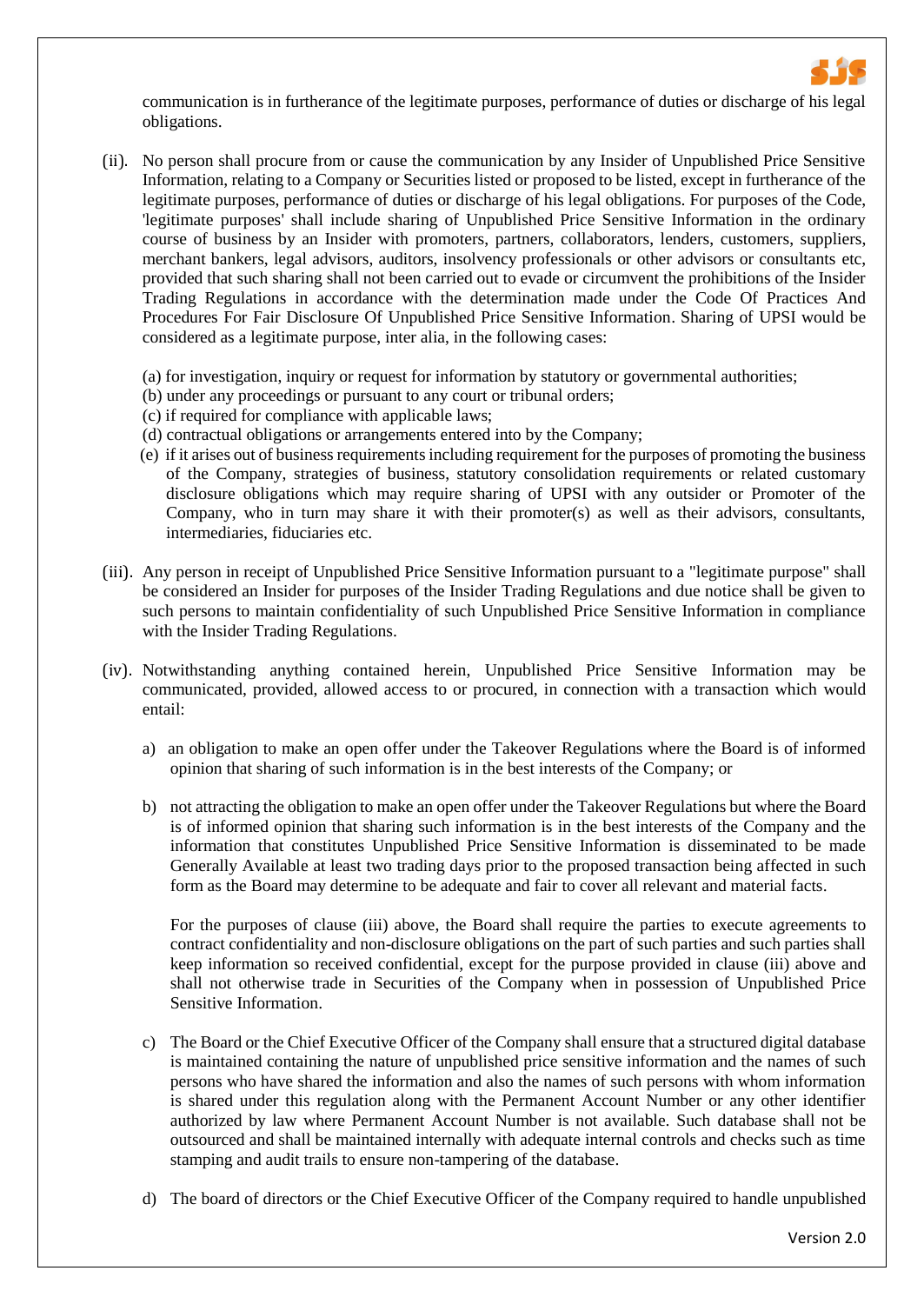

price sensitive information shall ensure that the structured digital database is preserved for a period of not less than eight years after completion of the relevant transactions and in the event of receipt of any information from the Board regarding any investigation or enforcement proceedings, the relevant information in the structured digital database shall be preserved till the completion of such proceedings.

- (v). For the purposes of this Code, "need to know" shall mean:
	- a) that Unpublished Price Sensitive Information should be disclosed only to those within the Company who need the information to discharge their duty and whose possession of such information will not give rise to a conflict of interest or appearance of misuse of the information; or
	- b) that all information that is not Generally Available, if directly received by any Employee should immediately be reported to the head of the department.
- (vi). There shall be limited access to confidential information. Files containing confidential information shall be kept secure. Computer files shall have adequate security of login, password and firewall protection.
- (vii). Designated Persons in the Company shall be governed by this Code.

## (viii).Chinese Walls:

- a) *Identification of Inside Areas and Public Areas*: To prevent the misuse of confidential information the Company shall establish procedures and processes which separate/demarcate those areas of the Company which routinely have access to Unpublished Price Sensitive Information, considered "*Inside Areas*" from other departments providing support services, considered "*Public Areas*".
- b) The Designated Persons in an Inside Area shall not communicate any Unpublished Price Sensitive Information to any one in Public Area.
- c) Even on a particular side of the Chinese Wall, Unpublished Price Sensitive Information may not be shared among Designated Persons or any other recipient of such information, except on a need-toknow basis.
- d) In exceptional circumstances persons from Public Areas may be brought "*over the wall*" and given confidential information strictly on "need-to-know basis". Upon the transmission of Unpublished Price Sensitive Information in the foregoing manner, the relevant person from the public area, if not already a Designated Person, will be deemed to be a Designated Person and shall become bound by this Code of Conduct.
- e) *Crossing the Chinese Wall*: To complete or assist in a particular mandate or assignment of an Inside Area of the Chinese Wall, assistance of Designated Persons in the Public Area may be required for discussion on or as a part of a team for such mandate or assignment. In such an instance, the Designated Persons in the Public Area would be considered as having "*Crossed the Chinese Wall*" and have come on the Inside Area of the Chinese Wall, only during the duration of the mandate/assignment. Approval of the Head of the concerned business must be obtained to Cross the Chinese Wall and such precautions taken, as may be stipulated. Such "*crossing of Chinese Wall*" should be reported to the Compliance Officer for his records.
- f) *Responsibilities post Crossing of the Wall*: While any Designated Persons from the Public Area is in the Inside Area after having crossed the Chinese Wall, he shall strictly maintain the confidentiality of the transaction or UPSI and will be subject to general principles governing confidentiality and the handling and use of Unpublished Price Sensitive Information.
- g) Persons crossing the Chinese Wall shall be provided with only such information as is reasonably necessary and appropriate for him to accomplish the purpose for which the Chinese Wall is crossed from the Public Area to the Inside Area.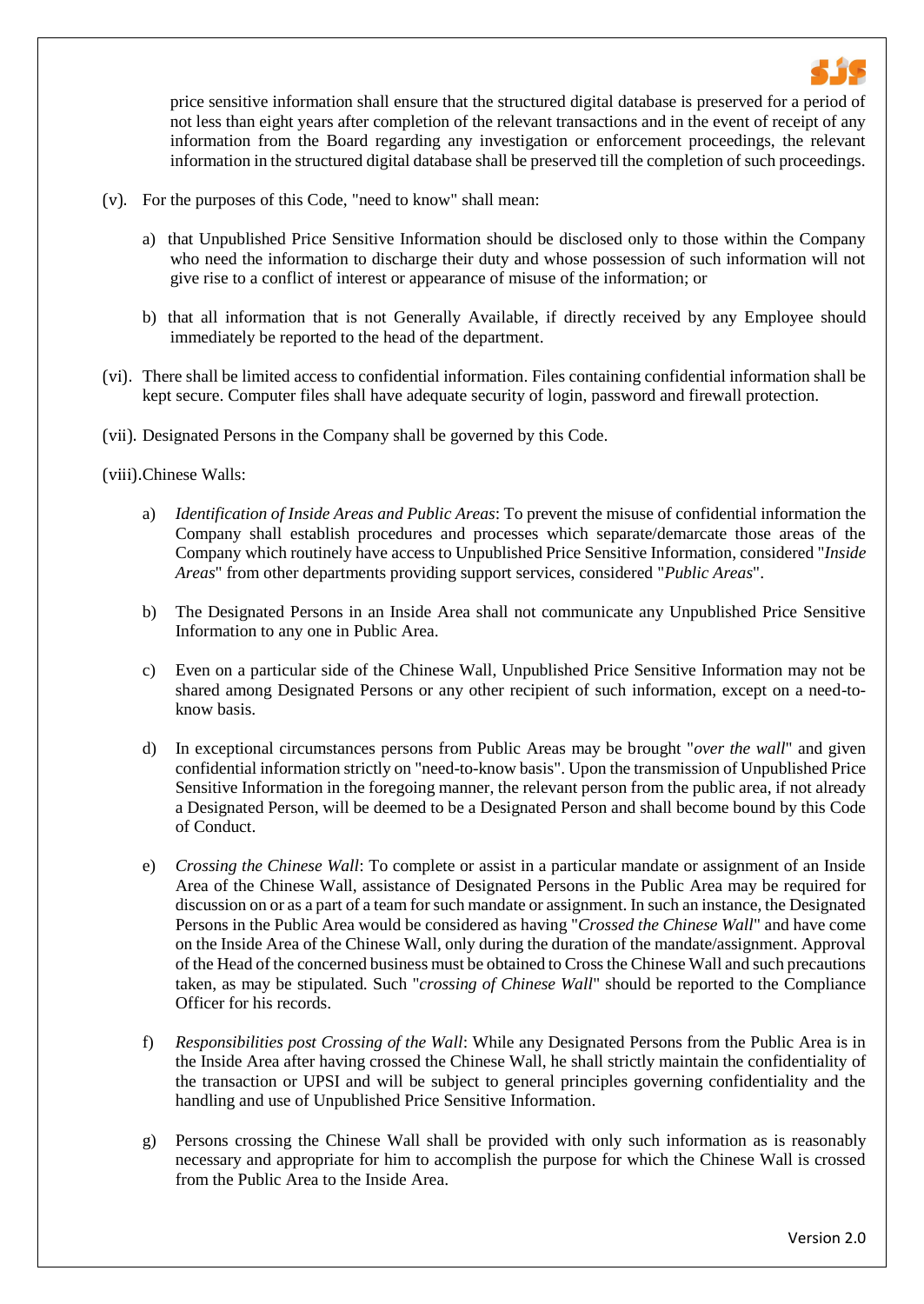

## <span id="page-7-1"></span><span id="page-7-0"></span>**6. TRADING PLANS**

- (i). An Insider shall be entitled to formulate a trading plan and present it to the Compliance Officer for approval and public disclosure pursuant to which trades may be carried out on his behalf in accordance with such plan.
- (ii). Trading plans shall:
	- a) not entail commencement of trading on behalf of the Insider earlier than six months from the public disclosure of the plan;
	- b) not entail trading for the period between the twentieth trading day prior to the last day of any financial period for which results are required to be announced by the Issuer of the Securities and the second trading day after the disclosure of such financial results;
	- c) entail trading for a period of not less than twelve months;
	- d) not entail overlap of any period for which another trading plan is already in existence;
	- e) set out either the value of trades to be affected or the number of securities to be traded along with the nature of the trade and the intervals at, or dates on which such trades shall be affected; and
	- f) not entail trading in securities for market abuse.
- (iii). The Compliance Officer shall review the trading plan made as above and shall assess whether the plan would have any potential for violation of the Insider Trading Regulations. He shall be entitled to take express undertakings as may be necessary to enable such assessment and to approve and monitor the implementation of the plan as per provisions of the Insider Trading Regulations.

Provided that pre-clearance of trades shall not be required for a trade executed as per an approved trading plan.

Provided further that trading window norms and restrictions on contra trade shall not be applicable for trades carried out in accordance with an approved trading plan.

(iv). The trading plan once approved shall be irrevocable and the Insider shall mandatorily have to implement the plan, without being entitled to either deviate from it or to execute any trade in the securities outside the scope of the trading plan.

Provided that the implementation of the trading plan shall not be commenced, if at the time of formulation of the plan, the Insider is in possession of any Unpublished Price Sensitive Information and the said information has not become generally available at the time of the commencement of implementation. The commencement of a trading plan shall be deferred until such Unpublished Price Sensitive Information becomes generally available information. Further, the Insider shall also not be allowed to deal in securities of the Company, if the date of trading in securities of the Company, as per the approved Trading Plan, coincides with the date of closure of Trading Window announced by the Compliance Officer.

(v). Upon approval of the trading plan, the compliance officer shall notify the plan to the stock exchanges on which the securities are listed.

## **7. TRADING WINDOW AND WINDOW CLOSURE**

- (i). a) Trading window shall mean a notional trading window which shall be used as an instrument of monitoring trading by Designated Persons.
	- b) The trading window shall be closed when the Compliance Officer determines that a Designated Person or class of Designated Persons can reasonably be expected to have possession of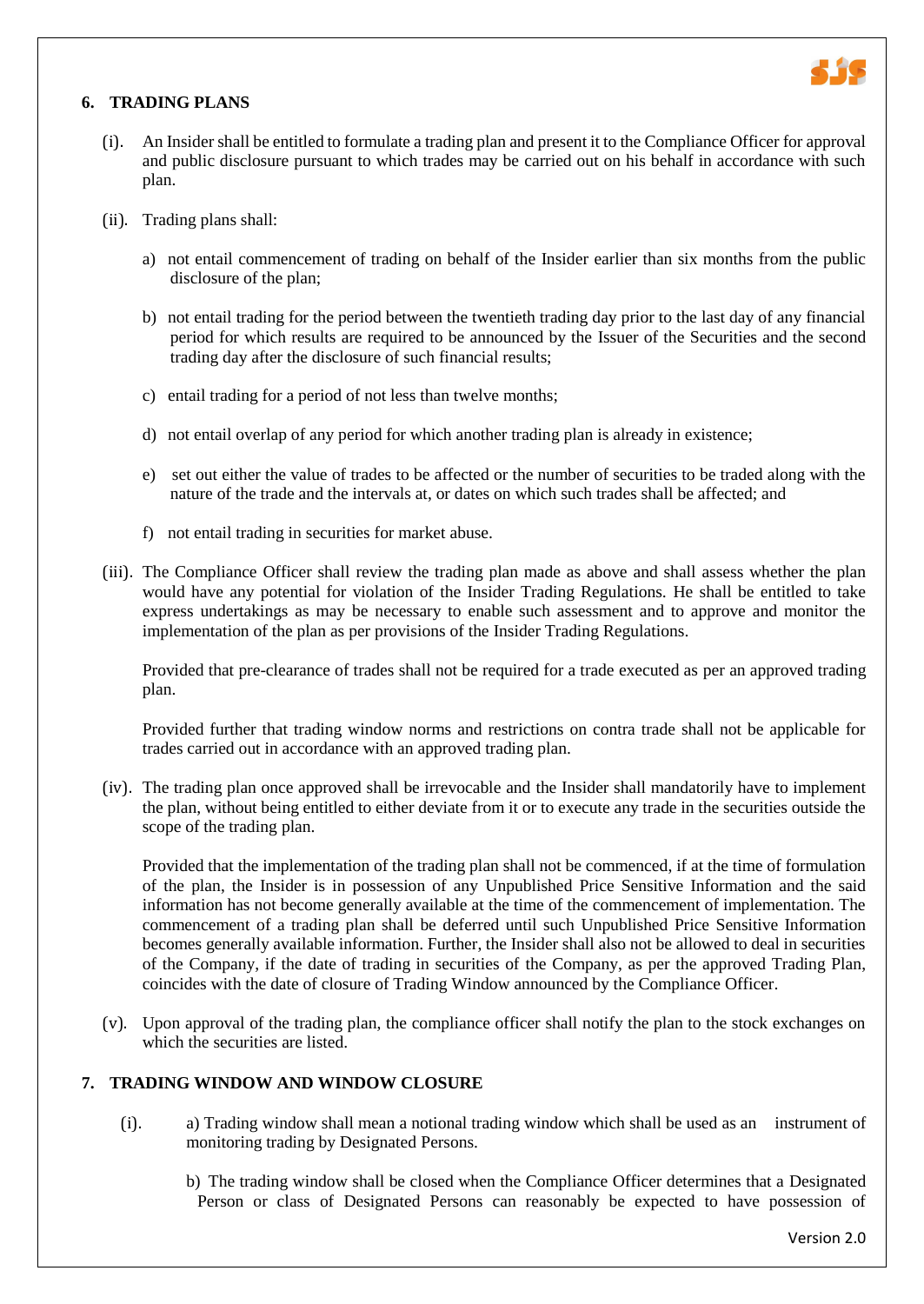

Unpublished Price Sensitive Information. Such closure shall be imposed in relation to such Securities to which such Unpublished Price Sensitive Information relates.

- c) When the trading window is closed, the Designated Persons and their Immediate Relatives shall not Deal in Securities of the Company. Trading restriction period shall be made applicable from the end of every quarter till 48 hours after the declaration of financial results. The gap between clearance of accounts by audit committee and board meeting should be as narrow as possible and preferably on the same day to avoid leakage of material information.
- d) All Designated Persons and their Immediate Relatives shall conduct their dealings in the securities of the Company only in a valid trading window and shall not deal in any transaction involving the purchase or sale of the Company's Securities during the periods when the trading window is closed, as referred to in clause (c) above or during any other period as may be specified by the Company from time to time.
- (ii). The Compliance Officer shall intimate the closure of trading window to all the Designated Persons of the Company.
- (iii). The Compliance Officer after considering various factors including the Unpublished Price Sensitive Information in question becoming generally available and being capable of assimilation by the market, shall decide the timing for re-opening of the trading window. In any event such re-opening shall not be earlier than forty-eight hours after the information becomes generally available.
- (iv). The trading window restriction shall not apply for below cases;
	- a) off-market inter-se transfer between insiders who were in possession of the same UPSI without violating the policy and both parties had made a conscious and informed trade decision.
	- b) transaction carried out through the block deal window mechanism between persons who were in possession of the UPSI without violating the policy and both parties had made a conscious and informed trade decision.
	- c) transaction carried out pursuant to a statutory or regulatory obligation to carry out a bona fide transaction.
	- d) transaction undertaken pursuant to the exercise of stock options in respect of which the exercise price was pre-determined in compliance with applicable regulations.
	- e) trades executed as per the trading plan set up in accordance with the policy.
	- f) Pledge of shares for a bonafide purpose such as raising of funds, subject to preclearance by the compliance officer.
	- g) Transactions undertaken in accordance to respective regulations made by SEBI, such as acquisition by conversion of warrants or debentures, subscribing to rights issue, further public issue, preferential allotment or tendering of shares in a buyback offer, open offer, delisting offer or transactions which are undertaken through such other mechanism as may be specified by the SEBI from time to time.

## **8. PRE-CLEARANCES OF TRADE**

- (i). Dealing in Securities of the Company by all Designated Persons, when the trading window is opened and if the value of the proposed trades is Rs. 10,00,000/- (Rupees Ten Lakh Only) and above, shall be subject to pre-clearance by the Compliance Officer. The pre-clearance procedure shall be as hereunder:
	- a) An application may be made in the prescribed Form I and Form IA to the Compliance Officer indicating the estimated number of Securities that the Designated Person intends to deal in, the details as to the depository with which he has a security account, the details as to the Securities in such depository mode and such other details as may be required by any rule made by the Company in this behalf.
	- b) An undertaking as provided in Form I shall be signed or executed in favor of the Company by such Designated Person incorporating, *inter alia,* the following clauses, as may be applicable: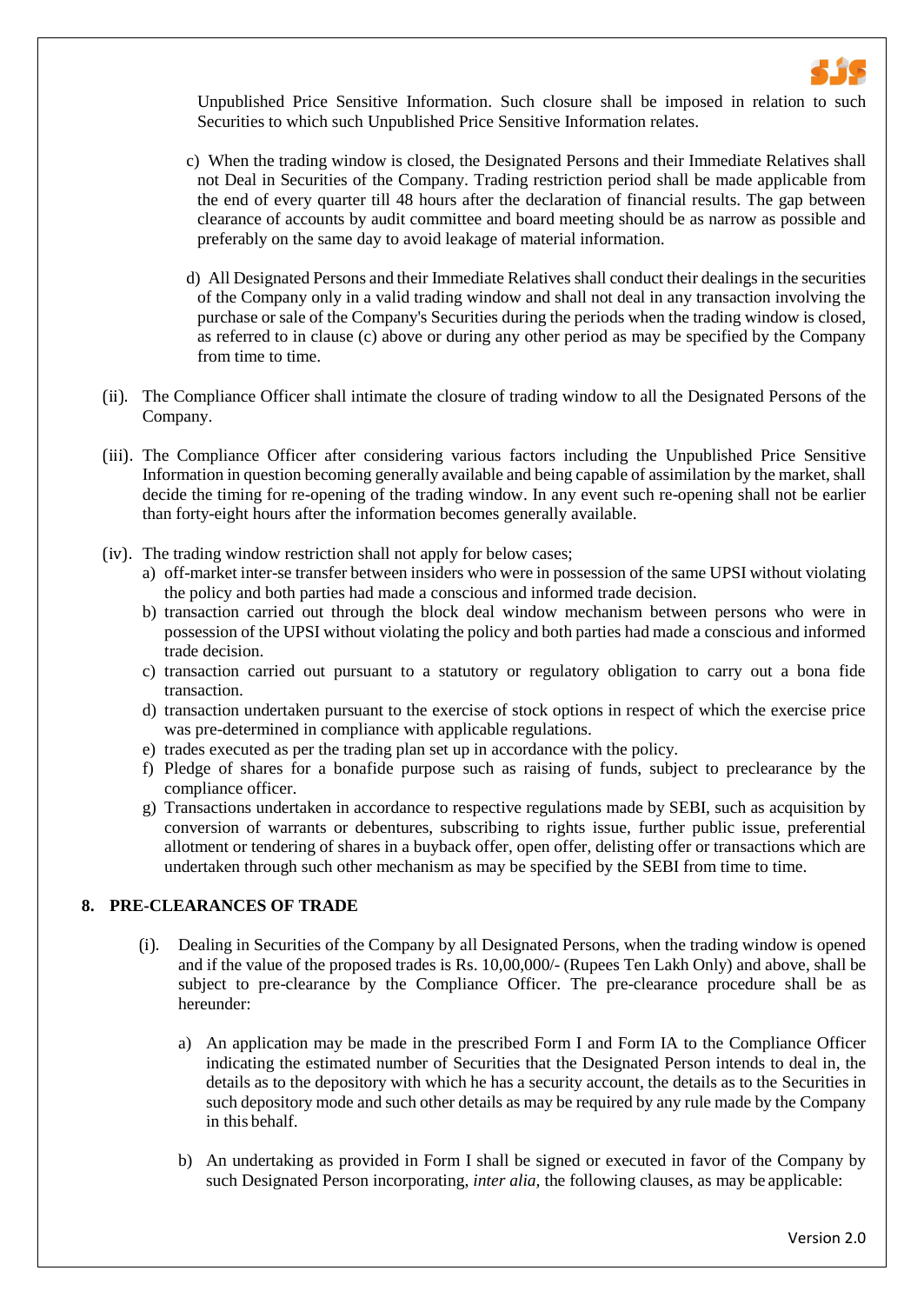

- That the Employee/director/officer of the Company does not have any access or has not received Unpublished Price Sensitive Information up to the time of signing the undertaking.
- That in case the Designated Person has access to or receives Unpublished Price Sensitive Information after the signing of the undertaking but before the execution of the transaction he/she shall inform the Compliance Officer of such change in position and that he/she would completely refrain from dealing in the Securities of the Company till the time such information becomes public.
- That he/she has not contravened the Code as notified by the Company from time to time.
- That he/she has made a full and true disclosure in the matter.
- c) All Designated Persons and their Immediate Relatives shall execute their trade in respect of Securities of the Company within 7 (seven) Trading Days after the approval of pre-clearance is given. The Designated Person shall file within 2 (two) Trading Days of the execution of the deal, the details of such deal with the Compliance Officer in the prescribed Form C. In case the transaction is not undertaken, a report to that effect shall be filed in the prescribed Form II.
- d) If the order is not executed within 7 (seven) Trading Days after the approval is given, the employee/ director must seek fresh pre-clearance of the transaction.
- e) All Designated Persons who buy or sell any number of Securities of the Company shall not enter into a contra trade i.e. sell or buy any number of Securities of the Company during the next 6 (six) months following the prior transaction. All Designated Persons shall also not take positions in derivative transactions in the Securities of the Company at any time. In case of any contra trade is executed, inadvertently or otherwise, in violation of such a restriction, the profits from such trade shall be liable to be disgorged for remittance to the Securities and Exchange Board of India for credit to the Investor Protection and Education Fund administered by the Securities and Exchange Board of India under the Securities and Exchange Board of India Act, 1992, as amended, provided that this shall not be applicable for trades pursuant to exercise of stock options.
- f) The Compliance Officer may waive off the holding period in case of sale of securities in personal emergency upon receipt of an application on this behalf in prescribed Form III and after recording reasons in writing for the same. However, no such sale will be permitted when the trading window is closed.
- (ii). No Designated Persons shall apply for pre-clearance of any proposed Trade by such Designated Person or his/her Immediate Relative, if such Designated Person or his/her Immediate Relative is in possession of Unpublished Price Sensitive Information even if the trading window is not closed.

## **9. OTHER RESTRICTIONS**

- (i). The disclosures to be made by any person under this Code shall include those relating to trading by such person's Immediate Relatives, and by any other person for whom such person takes trading decisions.
- (ii). The disclosures of trading in securities shall also include trading in derivatives of securities and the traded value of the derivatives shall be considered for purposes of this Code.
- (iii). The disclosures made under this Code shall be maintained for a period of five years.

#### (iv). **Internal Control**

(a) The chief executive officer or managing director or such other analogous person of the Company shall put in place adequate and effective system of internal controls to ensure compliance with the requirements given in Insider Trading Regulations to prevent insider trading. Further, the Board is to ensure that the requirements are met by such persons under the Insider Trading Regulations.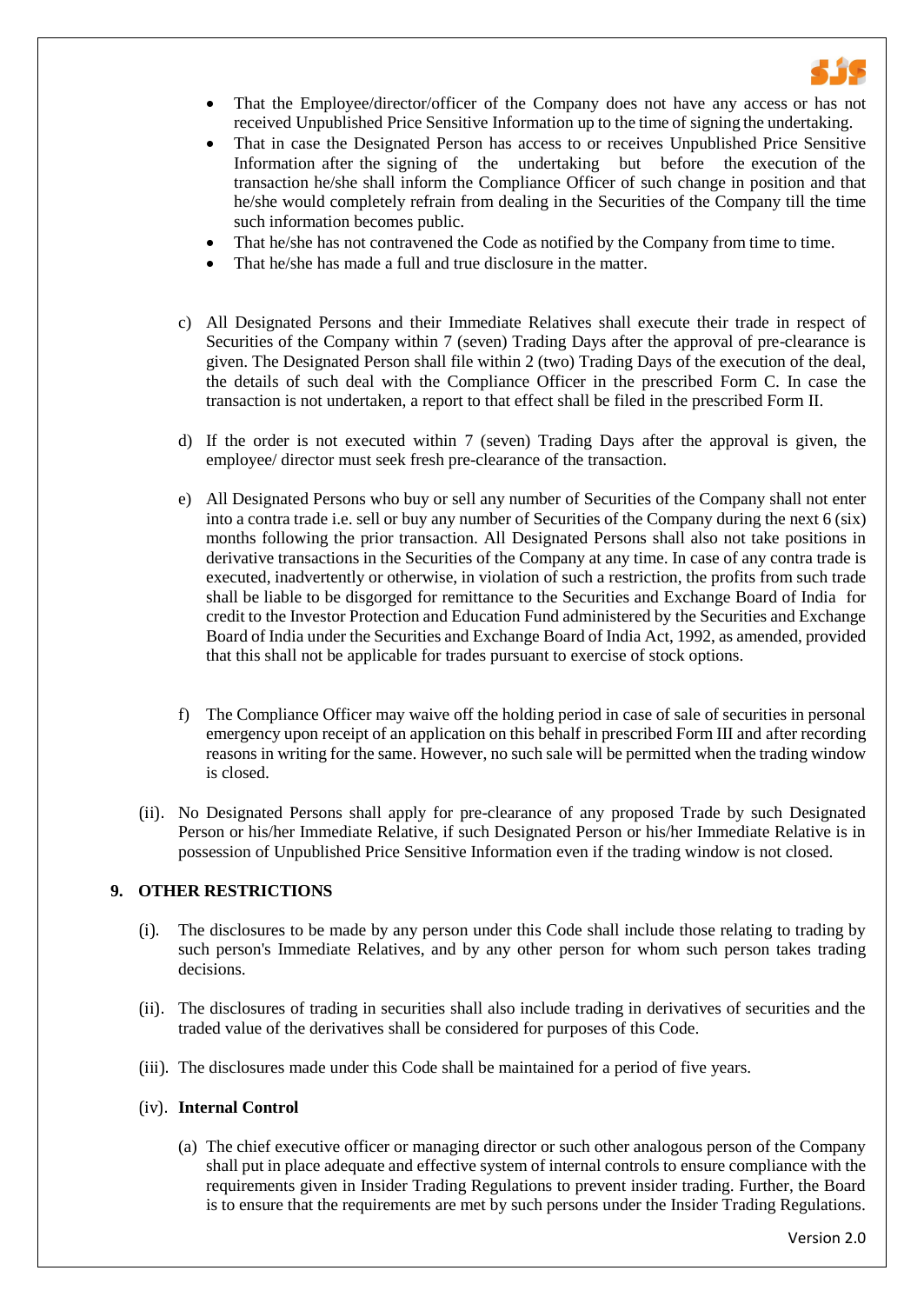

- (b) The internal controls shall include the following:
- i. Designated Persons;
- ii. all the Unpublished Price Sensitive Information shall be identified and its confidentiality shall be maintained as per the requirements of the Insider Trading Regulations;
- iii. adequate restrictions shall be placed on communication or procurement of Unpublished Price Sensitive Information as required by the Insider Trading Regulations;
- iv. lists of all employees and other persons with whom Unpublished Price Sensitive Information is shared shall be maintained and confidentiality agreements shall be signed or notice shall be served to all such employees and persons;
- v. all other relevant requirements specified under the Insider Trading Regulations shall be complied with;
- vi. periodic process review to evaluate effectiveness of such internal controls.
- (c) The Audit Committee of the Company or other analogous body for intermediary or fiduciary shall review compliance with the provisions of the Insider Trading Regulations at least once in a financial year and shall verify that the systems for internal control are adequate and are operating effectively.
- (d) The Company shall formulate written policies and procedures for inquiry in case of leak or suspected leak of Unpublished Price Sensitive Information, which shall be approved by the Board and accordingly initiate appropriate inquiries on becoming aware of such information and inform the Board promptly of such leaks, inquiries and results of such inquiries;
- <span id="page-10-0"></span>(e) If an inquiry has been initiated by the Company in case of leak or suspected leak of Unpublished Price Sensitive Information the relevant intermediaries and fiduciaries shall co-operate with the Company in connection with such inquiry conducted by the Company.

## **10. REPORTING REQUIREMENTS FOR TRANSACTIONS IN SECURITIES**

#### **Initial Disclosure**

Every person on appointment as a Key Managerial Personnel or a director of the Company or upon becoming a Promoter member of the Promoter Group shall disclose his holding of Securities of the Company as on the date of appointment or becoming a Promoter, to the Company within 7 (seven) days of such appointment or becoming a promoter in the prescribed Form B.

#### **Continual Disclosure**

(i). Every Promoter, member of the Promoter Group, Employee and director of the Company shall disclose to the Company the number of such Securities acquired or disposed of within two Trading Days of such transaction if the value of the Securities traded, whether in one transaction or a series of transactions over any calendar quarter, aggregates to a traded value more than Rs. 1 million.

The disclosure shall be made within 2 trading days of:

- a) the receipt of intimation of allotment of Securities; or
- b) the acquisition or sale of Securities or voting rights as the case may be.
- (ii). Every Insider shall disclose to the Company the number of such Securities acquired or disposed through an off-market inter-se transaction within two Trading Days of such transaction.

## **Disclosure by the Company to the Stock Exchange(s)**

(iii). Within 2 (two) Trading Days of the receipt of intimation under Clause 10(i) or Clause 10(ii), the Compliance Officer shall disclose to all Stock Exchanges on which the Company is listed, the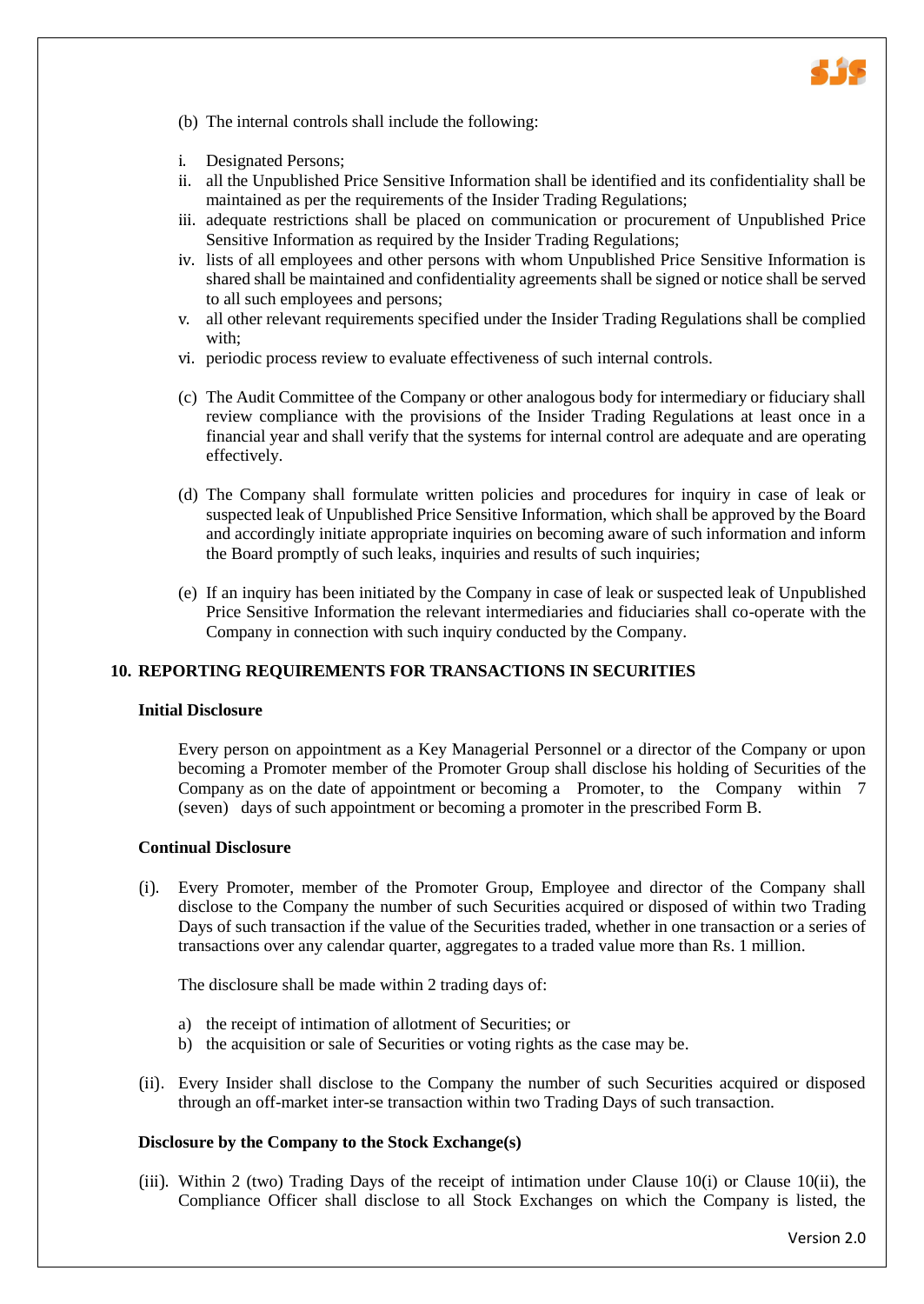

information received.

(iv). The Compliance Officer shall maintain records of all the declarations in the appropriate form given by the directors / officers / Designated Persons for a minimum period of five years.

## **11. REPORTING REQUIREMENTS FOR DESIGNATED PERSONS**

- (i). All Designated Persons shall disclose the annual statement of all Securities of the Company held as on March 31 every year, in the format set out in Form IV on or prior to April 25 of the next Financial Year.
- (ii). All Designated Persons shall disclose along with the annual statement referred in 11. (i) above a list of all their Immediate Relatives and of persons with whom such Designated Persons have Material Financial Relationship along with telephone and mobile numbers used by them and their respective permanent account number issued by the Income-Tax Department. In absence of permanent account number, any other identifier authorized by law shall be disclosed. In absence of both documents, the Compliance Officer shall decide on the identifier supposed to be disclosed.
- (iii). All Designated Persons who have been designated as on April 1, 2019 shall on a one time basis disclose the names of all educational institutions from where they have graduated and names of past employers. In case of persons designated after April 1, 2019, such information shall be given within 15 days of being a Designated Person.
- (iv). The Compliance Officer shall maintain records of all the declarations/undertakings/ forms as mentioned in this Code of Conduct, and received from time to time, for a period of five (5) Years.
- (v). The Compliance Officer shall take steps for disclosures required under this Code of Conduct to also be made through electronic filing in accordance with the system devised by the stock exchange**.**

#### **12. DISSEMINATION OF PRICE SENSITIVE INFORMATION**

- (i). No information shall be passed by Designated Persons by way of making a recommendation for the purchase or sale of Securities of the Company.
- (ii). Disclosure or dissemination of Unpublished Price Sensitive Information with special reference to analysts, media persons and institutional investors:

The following guidelines shall be followed while dealing with analysts and institutional investors: a) Only public information to be provided.

- b) At least two Company representatives be present at meetings with analysts, media persons and institutional investors.
- c) Unanticipated questions may be taken on notice and a considered response given later. If the answer includes Unpublished Price Sensitive Information, a public announcement should be made before responding.
- d) Simultaneous release of information after every such meeting.
- (iii). Where disclosure of Unpublished Price Sensitive Information is required to be made to any person in the course of a transaction, such disclosure shall be made on a "need to know" basis. Any such disclosure shall be made in accordance with the Insider Trading Regulations.

The following process shall be followed in bringing persons to whom Unpublished Price Sensitive Information is disclosed as 'insiders':

- a) All such persons shall be required to enter into agreements to contract confidentiality and nondisclosure obligations, in accordance with regulation 3(4) of the Insider Trading Regulations;
- b) The Compliance Officer shall explain to all such persons the obligations and consequences of breach of obligations set out in the Insider Trading Regulations.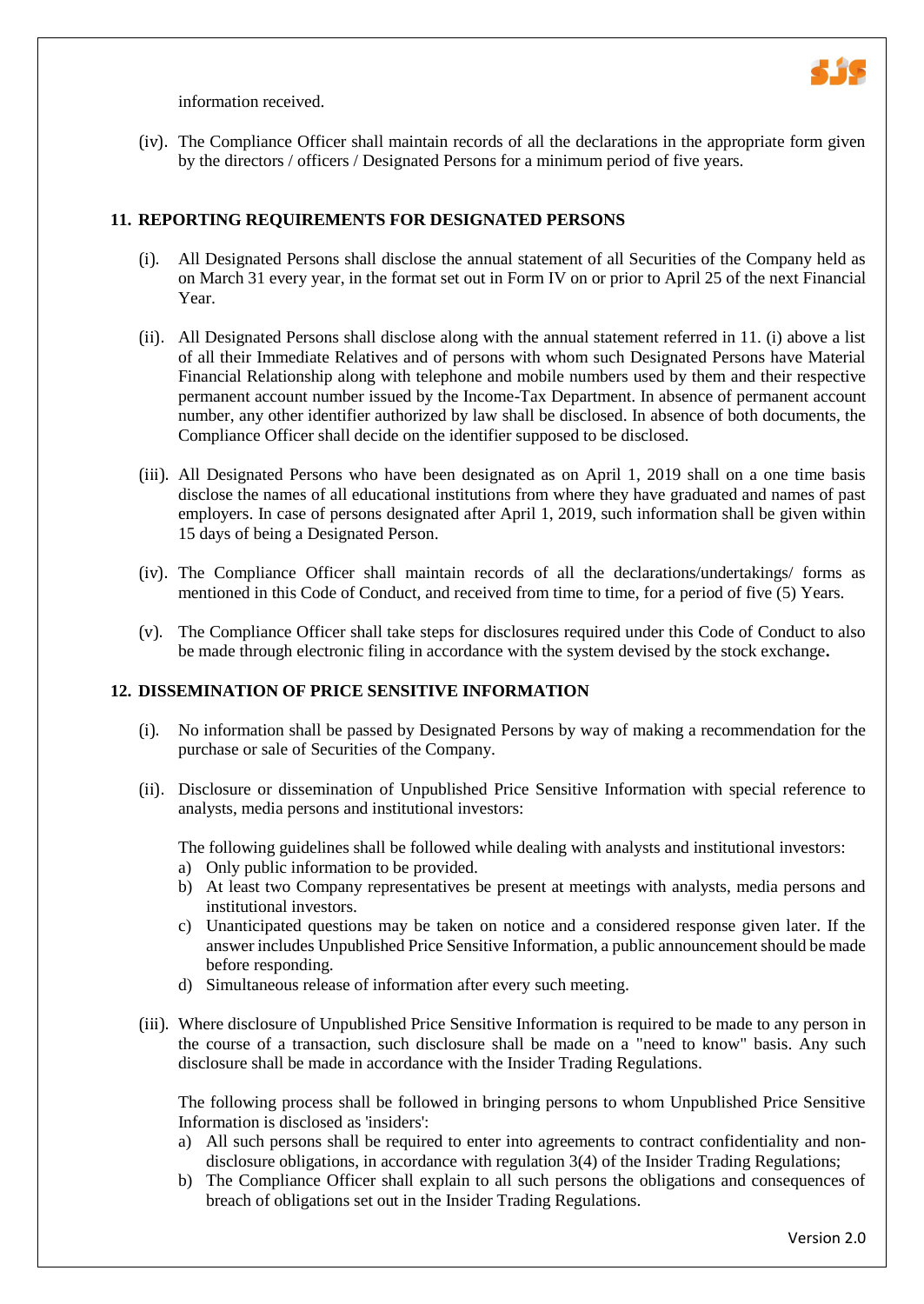

c) The Compliance Officer shall maintain a list of all persons brought in as 'insiders' pursuant to this Code.

## **13. PENALTY FOR CONTRAVENTION OF THE CODE OF CONDUCT**

- (i). Every Designated Person shall be individually responsible for complying with the provisions of the Code (including to the extent the provisions hereof are applicable to his/her dependents).
- (ii). Any Designated Person who trades in securities or communicates any information for trading in Securities, in contravention of this Code may be penalized and appropriate action may be taken by the Company.
- (iii). Designated Persons who violate the Code shall also be subject to disciplinary action by the Company, which may include wage freeze, suspension, recovery, clawback, ineligibility for future participation in employee stock option plans, etc. Any such amount collected shall be remitted by the Board for credit to the Investor Protection and Education Fund administered by SEBI.
- (iv). The action by the Company shall not preclude the Securities and Exchange Board of India from taking any action in case of violation of the Insider Trading Regulations.
- (v). In case of the Company becoming aware of any violation by the Designated Person and immediate relatives of Designated Persons of the Insider Trading Regulation, it shall promptly inform the stock  $\alpha$  exchange(s) where the concerned securities are traded, in such form and manner as may be specifies by SEBI from time to time.

#### **14. REVIEW AND AMENDMENTS**

The Board reserves the power to review and amend this Code from time to time. All provisions of this Code would be subject to revision or amendment in accordance with the applicable law as may be issued by relevant statutory, governmental or regulatory authorities, from time to time. In case of any amendment(s), clarification(s), circular(s) etc. issued by the relevant authorities are not consistent with the provisions laid down under this Code, then such amendment(s), clarification(s), circular(s) etc. shall prevail upon the provisions hereunder.

#### **15. ASSISTANCE**

For any assistance, advice or clarification on any questions, doubts or difficulties that may arise in the interpretation of this Code, you may contact the following persons:

| Sr. | Name & Designation        | <b>Contact Number</b> | Email address           |
|-----|---------------------------|-----------------------|-------------------------|
| No. |                           |                       |                         |
|     | Thabraz Hushain W         | $+918061940777$       | compliance@sjsindia.com |
|     | Company Secretary &       |                       |                         |
|     | <b>Compliance Officer</b> |                       |                         |

\*\*\*\*\*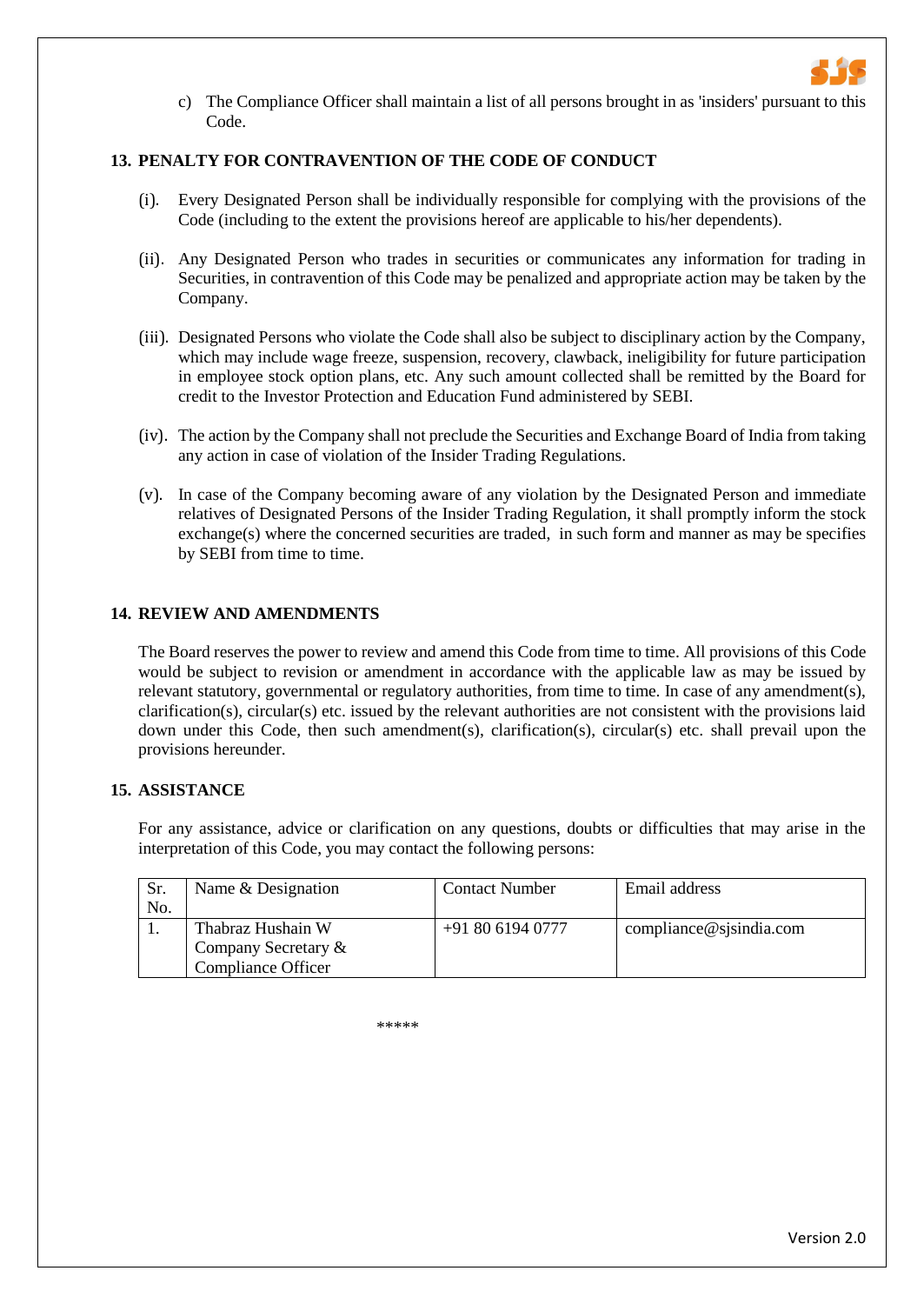

## **CODE OF CONDUCT FOR REGULATING, MONITORING AND REPORTING OF TRADING BY INSIDERS**

#### **FORM – I [Refer Clause 8(i)]**

## APPLICATION TO DEAL IN SECURITIES OF S.J.S. ENTERPRISES LIMITED

To: Compliance Officer

From: Name of the Director/ Employee :

| Designation            |  |
|------------------------|--|
| Employee Reference No. |  |
| Department / Unit      |  |
| Location               |  |

I hereby give notice that I propose to carry out the following transaction:

| <b>Transaction</b> | No. of Shares/Derivatives proposed to be | DP & Client Id No  |  |
|--------------------|------------------------------------------|--------------------|--|
| Sale / Purchase    | bought/sold                              | (In case of Demat) |  |
|                    |                                          |                    |  |

#### **UNDERTAKING**

I hereby undertake and confirm:

- a) that I do not have any access or have not received Unpublished Price Sensitive Information up to the time of signing this undertaking.
- b) that in case I obtain access to or receive any Unpublished Price Sensitive Information after the signing of this undertaking but before the execution of the transaction, I shall inform the Compliance Officer of the change in my position and that I would completely refrain from dealing in the Securities of the Company till the time such information becomes public.
- c) that I have not contravened the code of conduct for prevention of insider trading as notified by the Company from time to time.
- d) that I have made a full and true disclosure in this application.

Name (Signature)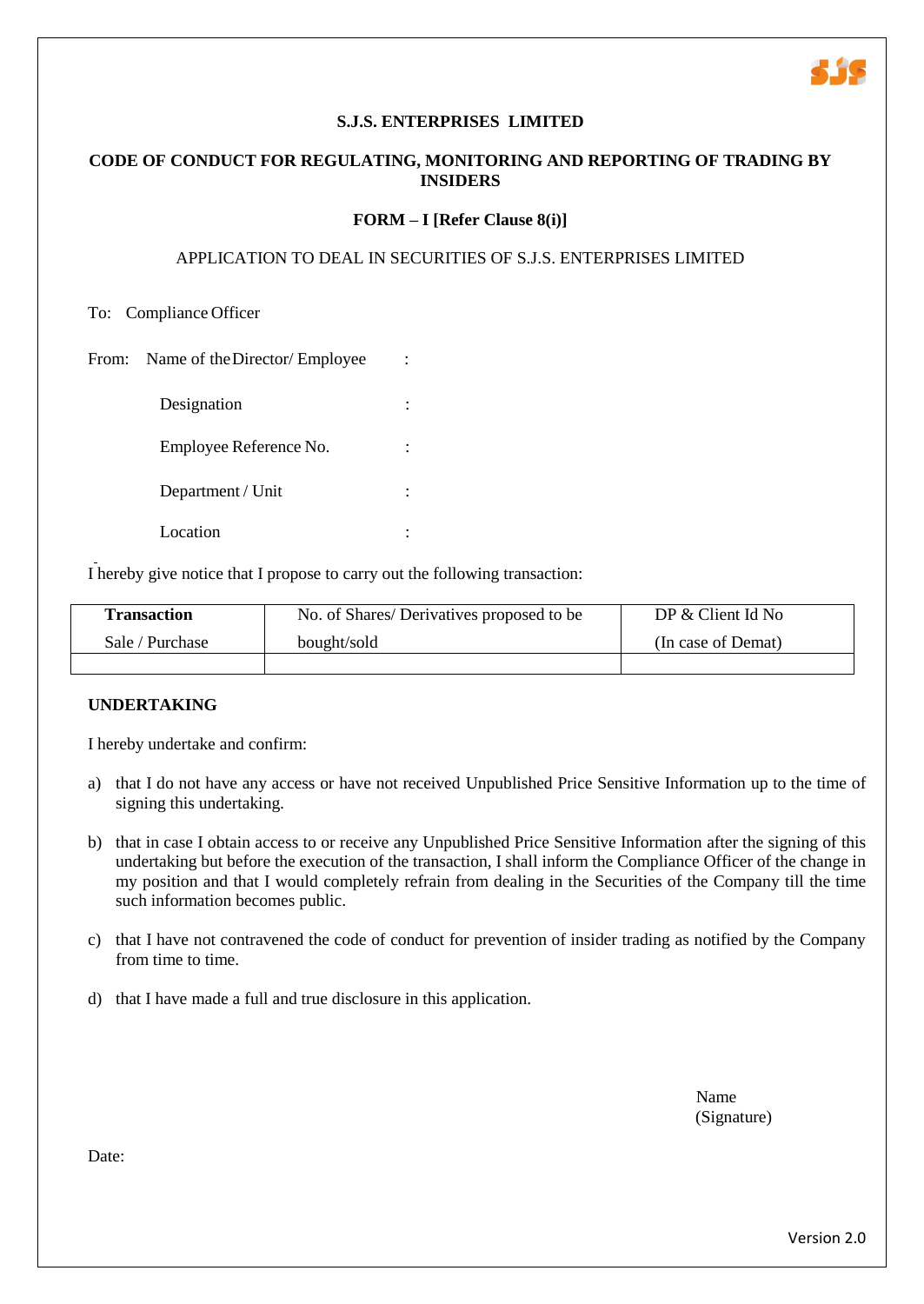## **CODE OF CONDUCT FOR REGULATING, MONITORING AND REPORTING OF TRADING BY INSIDERS**

## FORM – II [Refer Clause 8(i) (d)]

## REPORT ON REASON FOR NOT COMPLETING THE APPROVED TRANSACTION

## To: Compliance Officer

From: Name of the Director/ Employee :

| Designation            |  |
|------------------------|--|
| Employee Reference No. |  |
| Department / Unit      |  |
| Location               |  |

I hereby give reasons for not executing the approved transaction as per the following details:

| Date of Pre- | No. of Shares/       | DP $&$ Client Id No | Reasons |
|--------------|----------------------|---------------------|---------|
| clearance    | Derivatives proposed | (In case of Demat)  |         |
|              | to be bought/sold    |                     |         |

Name

415

(Signature)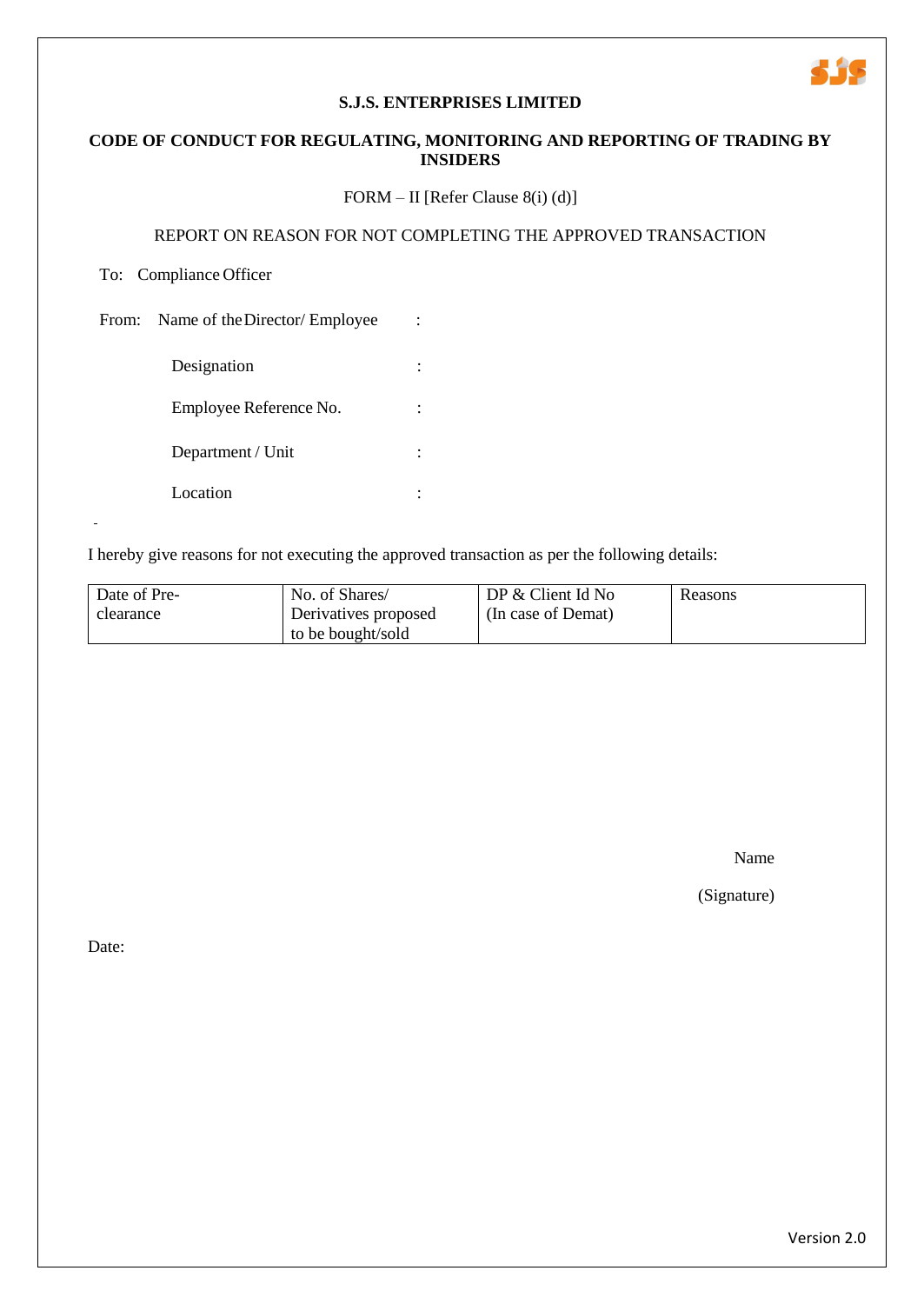## **CODE OF CONDUCT FOR REGULATING, MONITORING AND REPORTING OF TRADING BY INSIDERS**

FORM – IA [Refer Clause 8(i)]

#### LIST OF RELATIVES/IMMEDIATE RELATIVES

|    | 1. Spouse                                  |                                                                |
|----|--------------------------------------------|----------------------------------------------------------------|
|    | 2. Father (including step-<br>father)      |                                                                |
|    | 3. Mother (including step-<br>mother)      |                                                                |
|    | 4. Son's (including step-son)              | <u> 1980 - Jan Barbara, martin da kasar Amerika Indonesia.</u> |
| 5. | Son's Wife                                 |                                                                |
|    | 6. Daughter                                |                                                                |
|    | 7. Daughter's husband                      |                                                                |
|    | 8. Brother's (including step-<br>brother)  |                                                                |
|    | 9. Sister (including step-<br>sister)      |                                                                |
|    | 10 If you are member of<br>Hindu Undivided |                                                                |

Name (Signature)

5.35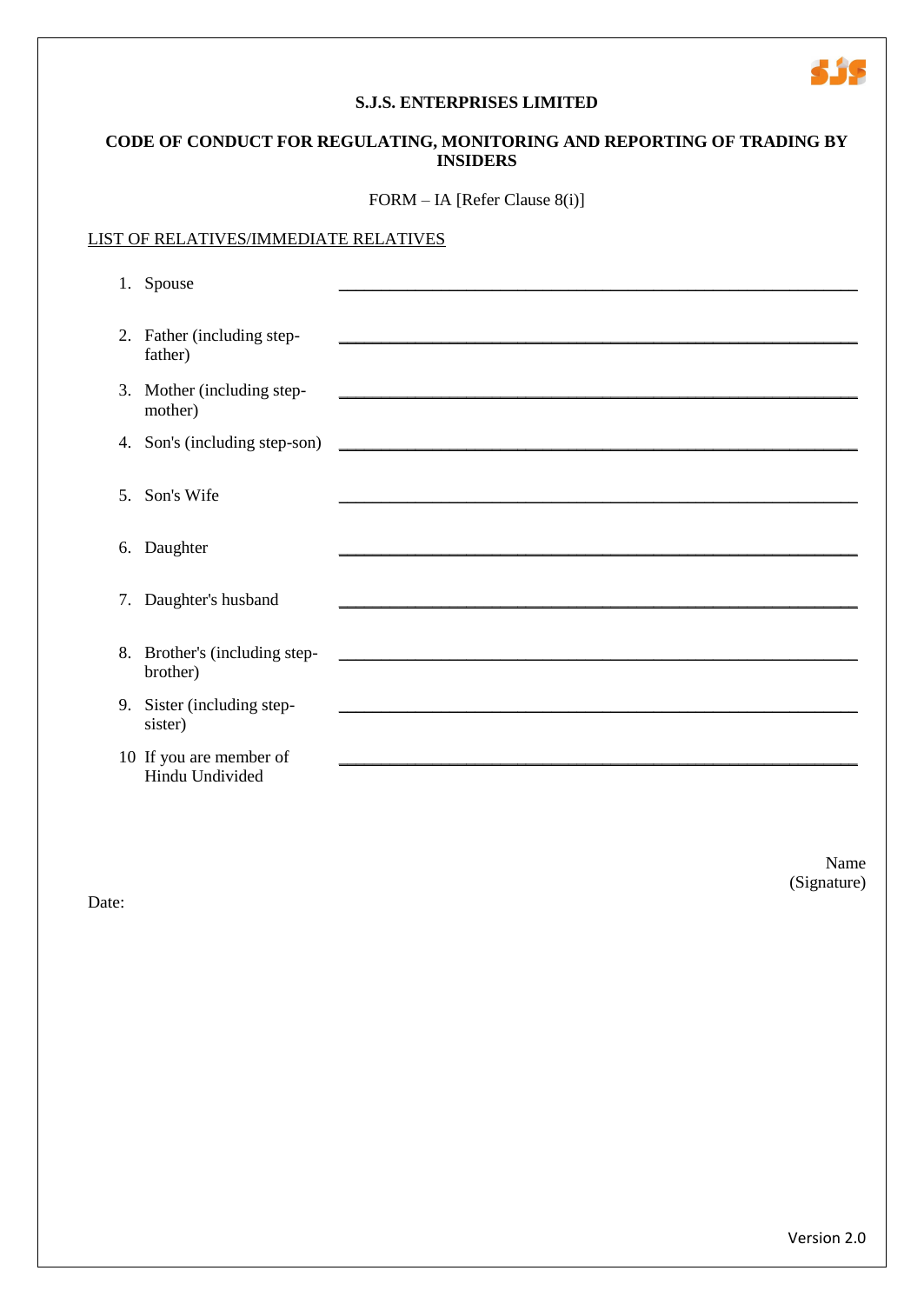## **CODE OF CONDUCT FOR REGULATING, MONITORING AND REPORTING OF TRADING BY INSIDERS**

## FORM - III [Refer Clause 8(i) (h)]

#### APPLICATION FOR WAIVER OF MINIMUM HOLDING PERIOD

| To:   | Compliance Officer             |  |
|-------|--------------------------------|--|
| From: | Name of the Director/ Employee |  |
|       | Designation                    |  |
|       | Employee Reference No.         |  |
|       | Department / Unit              |  |
|       | Location                       |  |

Through: Department Head

Dear Sir,

I request you to grant me waiver of the minimum holding period of 30 days as required under the Company's' code of conduct for regulating, monitoring and reporting of trading by Insiders , with respect to shares of the Company held by me/ (name of family dependent)/jointly acquired by me on\_\_\_\_\_\_\_(date). I desire to deal in the said shares because of the under-mentioned emergency [mention reasons in brief along with supporting documents]

Thanking you

Your faithfully,

Name

(Signature)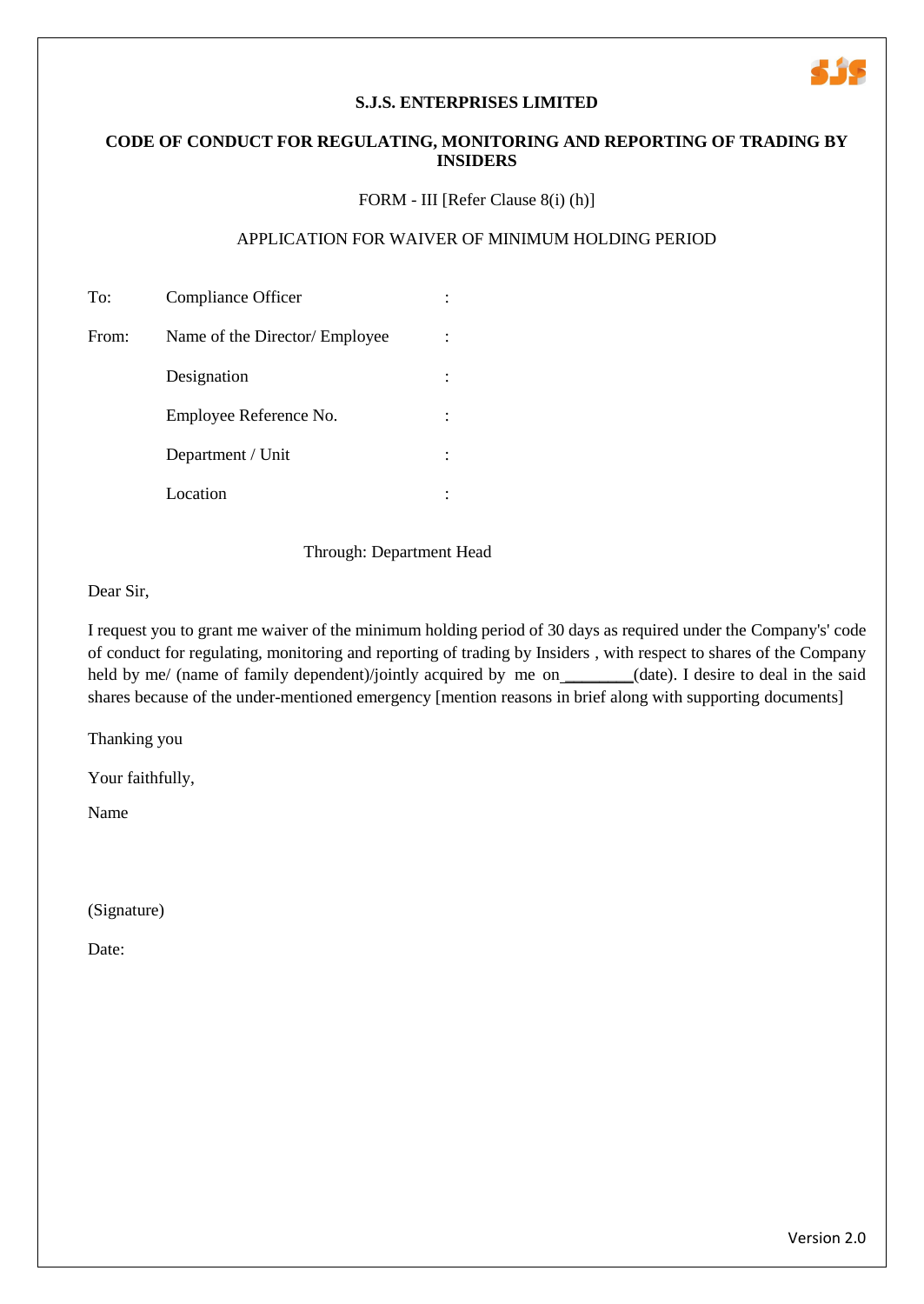## **S.J.S. ENTERPRISES PRIVATE LIMITED**

## **CODE OF CONDUCT FOR REGULATING, MONITORING AND REPORTING OF TRADING BY INSIDERS**

#### FORM - IV [Refer Clause 11(i)]

#### DISCLOSURE OF HOLDINGS IN SECURITIES OF S.J.S. ENTERPRISES LIMITED BY DIRECTORS/DESIGNATED PERSONS

Date: To: Compliance Officer : : From: Name of the Director/ Employee : Designation : Employee Reference No. : : : Department / Unit : Location :

## I. **DETAILS OF HOLDINGS BY DIRECTOR/DESIGNATED PERSON IN HIS OWN NAME (WHETHER SINGLY OR JOINTLY)**

All holdings in Securities of S.J.S. ENTERPRISES LIMITED as on March 31, 20\_\_\_.

| Securities held at March 31, 20 | Value in $\bar{z}$ | Folio No./DP ID/ Client ID |
|---------------------------------|--------------------|----------------------------|
|                                 |                    |                            |
|                                 |                    |                            |

## II. **DETAILS OF DEALINGS & HOLDINGS BY IMMEDIATE RELATIVE(S) (WHETHER SINGLY OR JOINTLY)**

| Securities held at March 31, 20 | Value in $\bar{z}$ | Folio No./DP ID & /Client ID |
|---------------------------------|--------------------|------------------------------|
|                                 |                    |                              |
|                                 |                    |                              |

I declare that I have complied with the provisions of the Regulations and/or the Code.

I declare that above details are true, correct and complete in all respect.

**Signature: Name Designation PAN Department Employee No.**

\_\_\_\_\_\_\_\_\_\_\_\_\_\_\_\_\_\_

Please sign and return even if you have nothing to declare.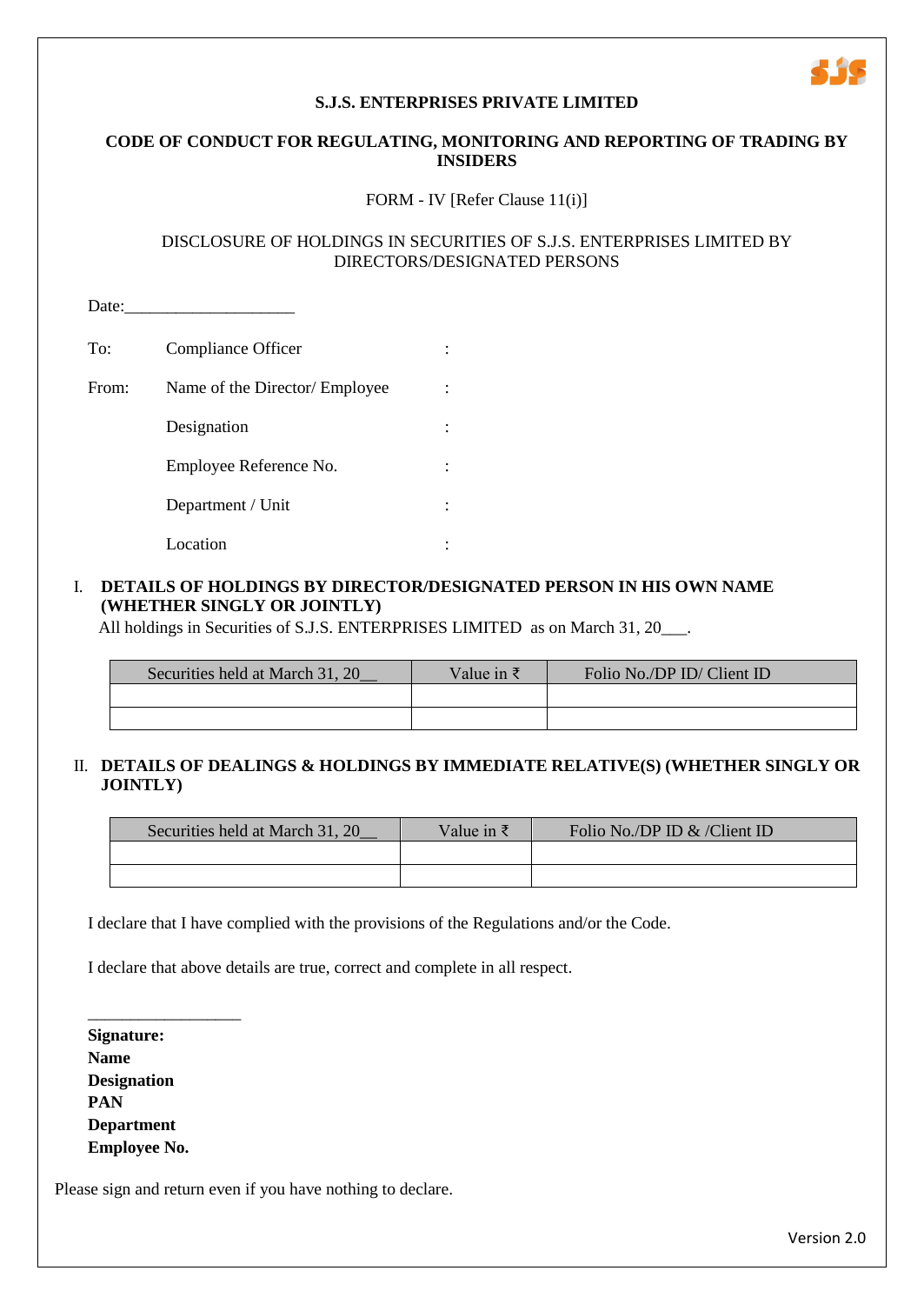## **FORM B**

## **SEBI (Prohibition of Insider Trading) Regulations, 2015**

## **[Regulation 7 (1) (b) read with Regulation 6(2) – Disclosure on becoming a key managerial personnel/director/promoter/member of the promoter group]**

Name of the company: S.J.S. ENTERPRISES LIMITED ISIN of the Company:

**Details of Securities held on appointment of Key Managerial Personnel (KMP) or Director or upon becoming a Promoter or member of the promoter group of a listed company and immediate relatives of such persons and by other such persons as mentioned in Regulation 6(2).**

| Name,                |                                                                                          |                        | PAN No., Category of Person (KMP Date of appointment of Securities held at the time of becoming \% of Shareholding |     |  |
|----------------------|------------------------------------------------------------------------------------------|------------------------|--------------------------------------------------------------------------------------------------------------------|-----|--|
| $CIN/DIN \&$ address | / Director or Promoter or                                                                |                        | $KMP/Director$ or date of   appointment of $KMP/Director$ or upon becoming                                         |     |  |
| with contact nos.    | Promoter/ Promoter or member of the promoter group<br>becoming<br>member of the promoter |                        |                                                                                                                    |     |  |
|                      | $\frac{1}{2}$ group/ Immediate relative                                                  | member of the promoter |                                                                                                                    |     |  |
|                      | to/others, etc)                                                                          | group                  |                                                                                                                    |     |  |
|                      |                                                                                          |                        | Type of security (For                                                                                              | No. |  |
|                      |                                                                                          |                        | e.g. – Shares, Warrants,                                                                                           |     |  |
|                      |                                                                                          |                        | Convertible, Debentures,                                                                                           |     |  |
|                      |                                                                                          |                        | Right entitlements. etc)                                                                                           |     |  |
|                      |                                                                                          |                        |                                                                                                                    |     |  |

Note: "Securities" shall have the meaning as defined under regulation 2(1)(i) of SEBI (Prohibition of Insider Trading) Regulations, 2015.

**Details of Open Interest (OI) in derivatives on the securities of the company held on appointment of KMP or Director or upon becoming a Promoter or member of the promoter group of a listed company and immediate relatives of such persons and by other such persons as mentioned in Regulation 6(2).**

|                                                                       | Open Interest of the Future contracts held at the time of appointment of Open Interest of the Option Contracts held at the time of appointment of |                   |                                                                     |                         |                   |
|-----------------------------------------------------------------------|---------------------------------------------------------------------------------------------------------------------------------------------------|-------------------|---------------------------------------------------------------------|-------------------------|-------------------|
| Director/ KMP or upon becoming Promoter/ member of the promoter group |                                                                                                                                                   |                   | Director/KMP or upon becoming Promoter/member of the promoter group |                         |                   |
| <b>Contract Specifications</b>                                        | Number of units                                                                                                                                   | Notional value in | <b>Contract Specifications</b>                                      | Number of units         | Notional value in |
|                                                                       | (contracts $*$ lot size)                                                                                                                          | Rupee terms       |                                                                     | $(contrast * lot size)$ | Rupee terms       |
|                                                                       |                                                                                                                                                   |                   |                                                                     |                         |                   |

*Note: In case of Options, notional value shall be calculated based on premium plus strike price of options*

Name & Signature:

Designation: Date: Place:

**FORM C**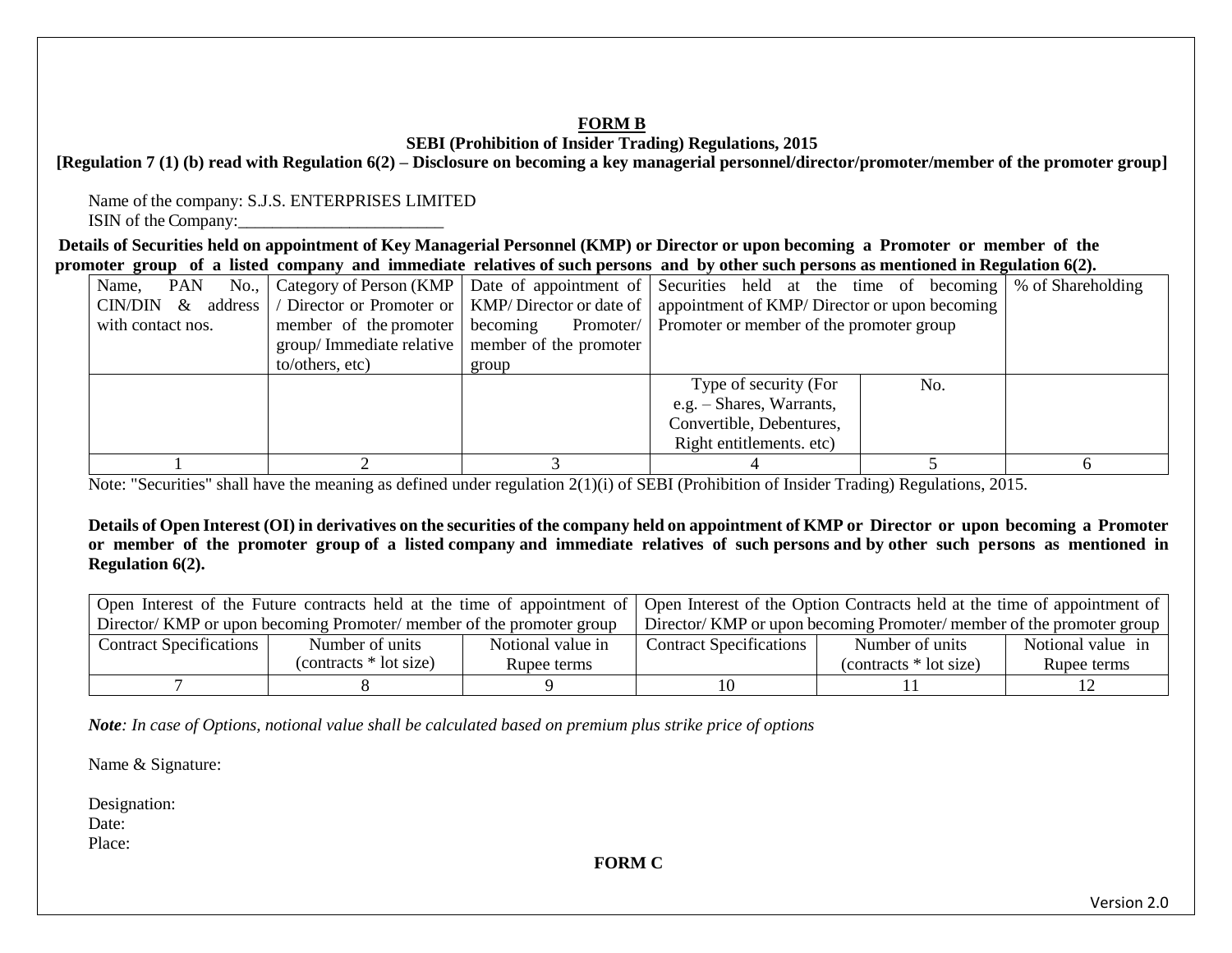## **SEBI (Prohibition of Insider Trading) Regulations, 2015 [Regulation 7 (2) read with Regulation 6(2) – Continual disclosure]**

Name of the Company: S.J.S. ENTERPRISES LIMITED ISIN of the Company:

**Details of change in holding of Securities of Promoter, Member of the Promoter Group, Designated Person or Director of a listed company and immediate relatives of such persons and other such persons as mentioned in Regulation 6(2).**

| Name,   | Category of     |                 | Securities held      |           |             |                | Securities acquired/Disposed | Securities held post |           | Date of         |              | Date of   | Mode of             | Exchan      |
|---------|-----------------|-----------------|----------------------|-----------|-------------|----------------|------------------------------|----------------------|-----------|-----------------|--------------|-----------|---------------------|-------------|
| PAN,    | Person          |                 | prior to             |           |             |                |                              | acquisition/disposal |           | allotmen        |              | intimati  | acquisiti           | ge on       |
| CIN/DI  | (Promoter/me    |                 | acquisition/disposal |           |             |                |                              |                      |           | t advice/<br>on |              |           | on                  | which       |
| N,      | mber of the     |                 |                      |           |             |                |                              | acquisiti            |           |                 | to           | /disposal | the                 |             |
| $\&$    | promoter        |                 |                      |           |             |                |                              |                      |           | on of           |              | compan    | $($ on              | trade       |
| address | group/designa   |                 |                      |           |             |                |                              |                      |           | shares/         |              | y         | market/             | was         |
| with    | ted person/     |                 |                      |           |             |                |                              |                      |           | disposal        |              |           | public/             | execute     |
| contact | Director        |                 |                      |           |             |                |                              |                      |           | of              |              |           | rights/             | d           |
| nos.    | s/immediate     |                 |                      |           |             |                |                              |                      |           | shares,         |              |           | preferent           |             |
|         | relative        |                 |                      |           |             |                |                              |                      |           | specify         |              |           | ial offer/          |             |
|         | to/others etc.) |                 |                      |           |             |                |                              |                      |           |                 |              |           | off                 |             |
|         |                 |                 |                      |           |             |                |                              |                      |           |                 |              |           | market/             |             |
|         |                 |                 |                      |           |             |                |                              |                      |           |                 |              |           | Inter-se            |             |
|         |                 |                 |                      |           |             |                |                              |                      |           |                 |              |           | transfer,           |             |
|         |                 |                 |                      |           |             |                |                              |                      |           |                 |              |           | ESOP <sub>s</sub> , |             |
|         |                 |                 |                      |           |             |                |                              |                      |           |                 |              |           | etc.)               |             |
|         |                 | Type of         | No.                  | Type of   | $\mathbf N$ | Val            | Transactio                   | Type of              | No. and   | Fro             | $\mathbf T$  |           |                     |             |
|         |                 | securiti        | and % of             | securitie | O.          | ue             | n Type                       | securitie            | $\%$      | m               | $\mathbf{o}$ |           |                     |             |
|         |                 | es (For         | sharehold            | s (For    |             |                | (Purchase/                   | s (For               | of        |                 |              |           |                     |             |
|         |                 | eg.             | ing                  | eg.       |             |                | sale Pledge                  | eg.                  | Sharehold |                 |              |           |                     |             |
|         |                 |                 |                      |           |             |                |                              | - Shares,            | ing       |                 |              |           |                     |             |
|         |                 | Shares,         |                      | Shares,   |             |                | Revocatio                    | Warrants             |           |                 |              |           |                     |             |
|         |                 | Warran          |                      | Warrants  |             |                | n/                           |                      |           |                 |              |           |                     |             |
|         |                 | ts,             |                      | Converti  |             |                | Invocation                   | Converti<br>ble      |           |                 |              |           |                     |             |
|         |                 | Converti<br>ble |                      | ble       |             |                | Others-                      |                      |           |                 |              |           |                     |             |
|         |                 | Debentur        |                      | Debentur  |             |                | please                       | Debentur             |           |                 |              |           |                     |             |
|         |                 | es,             |                      | es,       |             |                | specify)                     | es,<br>Rights        |           |                 |              |           |                     |             |
|         |                 | Rights          |                      | Rights    |             |                |                              | entitleme            |           |                 |              |           |                     |             |
|         |                 | entitleme       |                      | entitleme |             |                |                              | nt, etc.)            |           |                 |              |           |                     |             |
|         |                 | nts etc.)       |                      | nt, etc.) |             |                |                              |                      |           |                 |              |           |                     |             |
| 1       | $\overline{2}$  | 3               | $\overline{4}$       | 5         | 6           | $\overline{7}$ | 8                            | 9                    | 10        | 11              | 1            | 13        | 14                  | 15          |
|         |                 |                 |                      |           |             |                |                              |                      |           |                 |              |           |                     | Version 2.0 |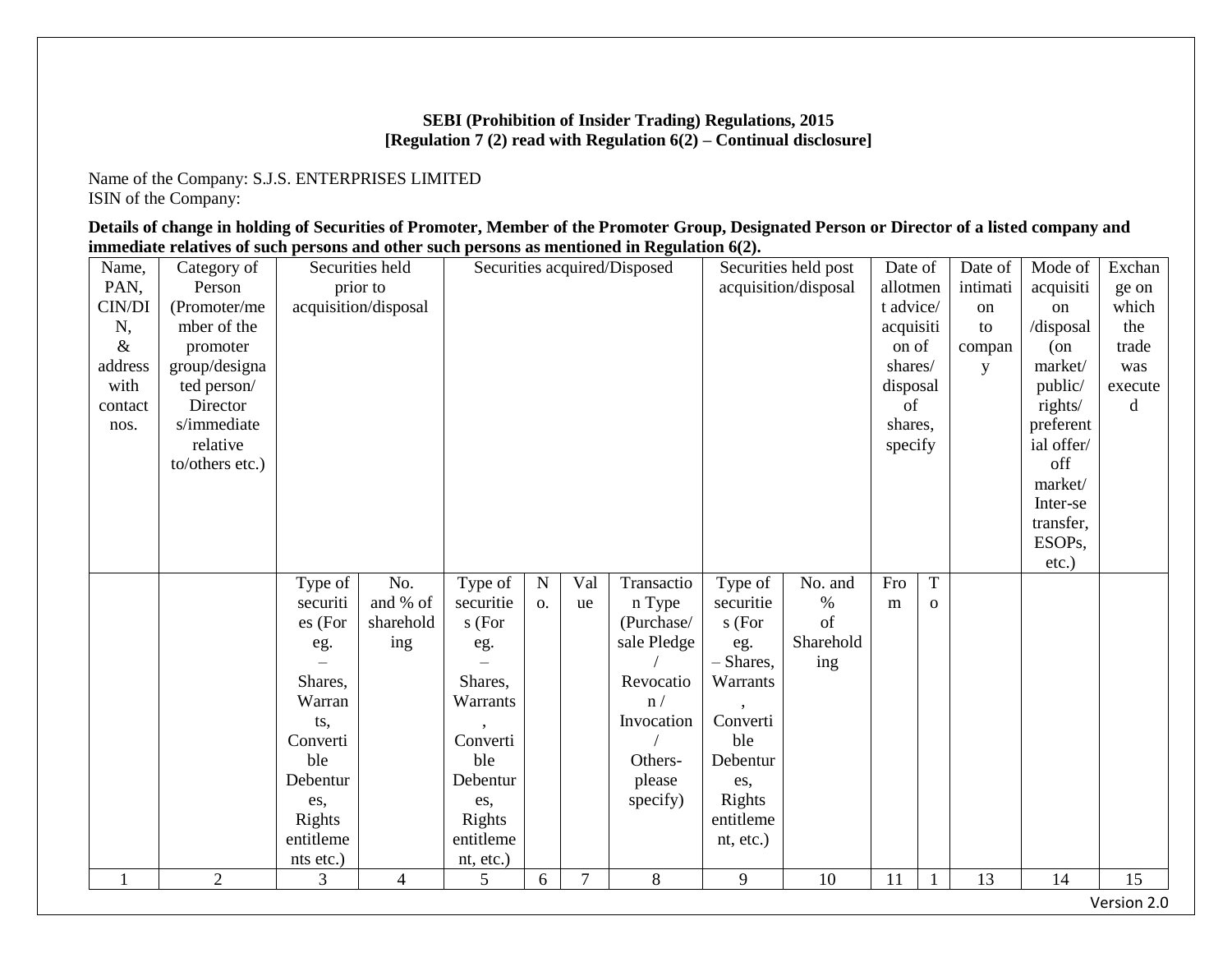*Note:* 

*(i) "Securities" shall have the meaning as defined under regulation 2(1)(i) of SEBI (Prohibition of Insider Trading) Regulations, 2015.*

*(ii) Value of transaction excludes taxes/brokerage/any other charges*

**Details of trading in derivatives on the securities of the company by Promoter, member of the promoter group, designated person or Director of a listed company and immediate relatives of such persons and other such persons as mentioned in Regulation 6(2).**

| Trading in derivatives (Specify type of contract, Futures or Options etc.) |                |                |                                               |                       |                                                |    |  |  |  |  |
|----------------------------------------------------------------------------|----------------|----------------|-----------------------------------------------|-----------------------|------------------------------------------------|----|--|--|--|--|
| Type of contract                                                           | Contract       | Buy            |                                               | Sell                  | executed                                       |    |  |  |  |  |
|                                                                            | specifications | Notional Value | Number of units<br>(contracts * lot)<br>size) | <b>Notional Value</b> | Number of units<br>$(contrast * lot)$<br>size) |    |  |  |  |  |
| 16                                                                         |                | 18             | 19                                            | 20                    | 21                                             | 22 |  |  |  |  |

**Note:** In case of Options, notional value shall be calculated based on Premium plus strike price of options.

Name:

Signature:

Designation:

Date:

Place:

#### **Form D (Indicative format) SEBI (Prohibition of Insider Trading) Regulations, 2015 Regulation 7(3) – Transactions by Other Connected Persons as identified by the Company**

## **Details of trading in securities by other connected persons as identified by the company**

| Name | connect | Securities<br>held | <b>CONTRACTOR</b><br>acquired<br>/Disposec<br>Securities<br>ᄓ<br>$\mathbf{u}$ | held<br>. post<br>ACULTITIAS.<br><b>CULLU</b><br>$\sim$ | Jate<br>ОĪ | Date<br>ОT | Mode oi | xcnai: |
|------|---------|--------------------|-------------------------------------------------------------------------------|---------------------------------------------------------|------------|------------|---------|--------|
|      |         |                    |                                                                               |                                                         |            |            |         |        |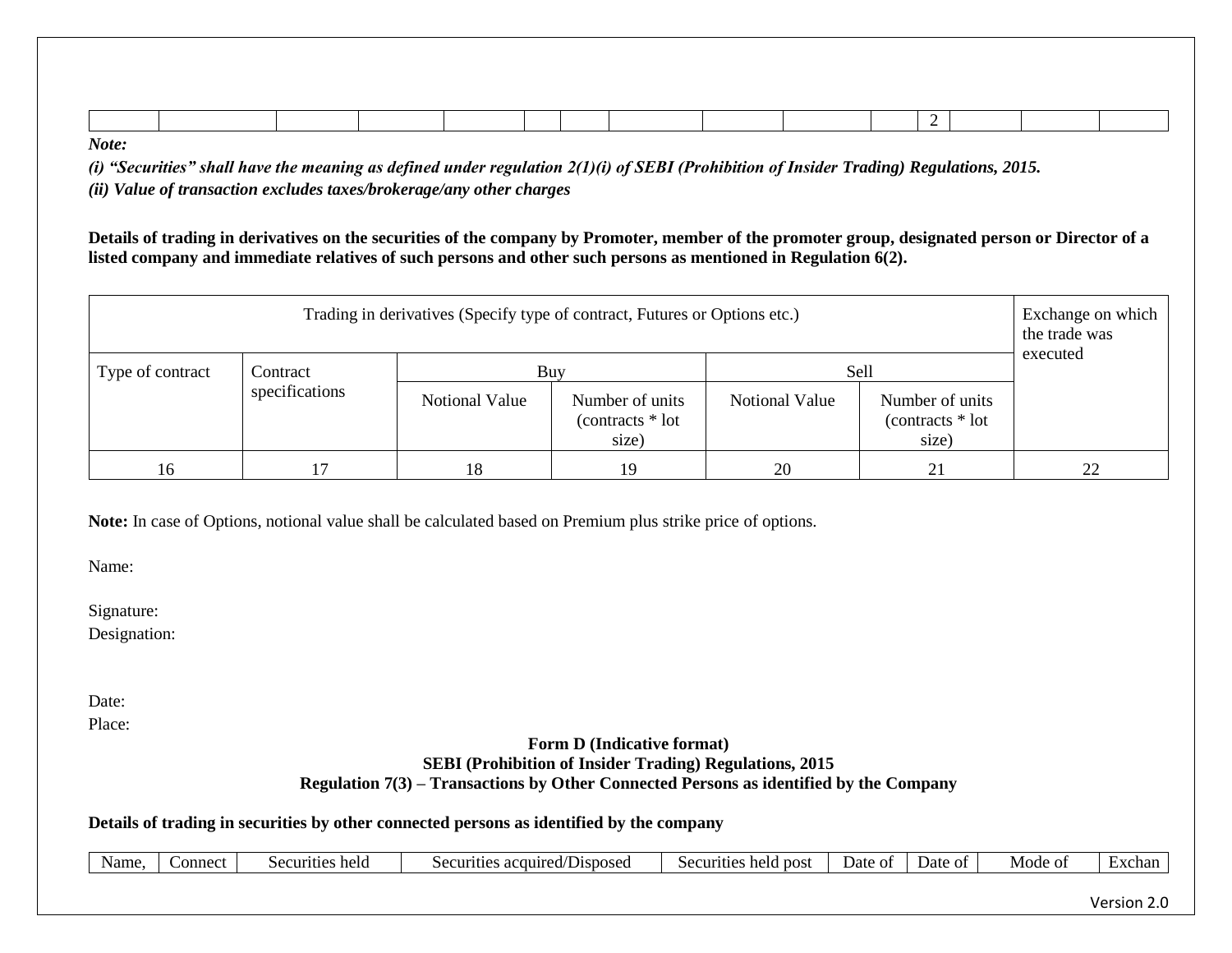| PAN,<br>CIN/DI<br>N,<br>$\&$<br>address<br>with<br>contact<br>nos. of<br>other<br>connect<br>ed<br>persons<br>as<br>identifi<br>ed by<br>the<br>Compa<br>ny | ion with<br>Compan<br>y |                                                                                                                                                | prior to<br>acquisition/disposal    |                                                                                                                                        |                           |                | acquisition/disposal                                                                                            | allotmen<br>t advice/<br>acquisiti<br>on of<br>shares/<br>disposal<br>of shares<br>specify                                                 |                                           | intimati<br>on<br>to<br>compan<br>y | acquisition/dis<br>posal (on<br>market/<br>public/rights/<br>Preferential<br>offer / off<br>market/<br>Inter-<br>se transfer,<br>ESOPs etc.) | ge on<br>which<br>the<br>trade<br>was<br>execute<br>d |    |                 |
|-------------------------------------------------------------------------------------------------------------------------------------------------------------|-------------------------|------------------------------------------------------------------------------------------------------------------------------------------------|-------------------------------------|----------------------------------------------------------------------------------------------------------------------------------------|---------------------------|----------------|-----------------------------------------------------------------------------------------------------------------|--------------------------------------------------------------------------------------------------------------------------------------------|-------------------------------------------|-------------------------------------|----------------------------------------------------------------------------------------------------------------------------------------------|-------------------------------------------------------|----|-----------------|
|                                                                                                                                                             |                         | Type<br>of<br>securiti<br>es (For<br>eg.<br>Shares,<br>Warran<br>ts,<br>Converti<br>ble<br>Debentur<br>es,<br>Rights<br>entitleme<br>nt, etc.) | No.<br>and % of<br>sharehold<br>ing | Type of<br>securitie<br>s (For<br>eg.<br>Shares,<br>Warrants<br>Converti<br>ble<br>Debentur<br>es,<br>Rights<br>entitleme<br>nt, etc.) | ${\bf N}$<br>$\mathbf{o}$ | Val<br>ue      | Transaction<br>Type<br>(Purchase/S<br>ale/Pledge/<br>Revocation<br>Invocation/<br>Others-<br>please<br>specify) | Type of<br>securitie<br>s (For<br>$eg. -$<br>Shares,<br>Warrants<br>Converti<br>ble<br>Debentur<br>es,<br>Rights<br>entitleme<br>nt, etc.) | No. and<br>$\%$<br>of<br>Sharehold<br>ing | Fro<br>m                            | $\overline{T}$<br>$\mathbf{O}$                                                                                                               |                                                       |    |                 |
| $\mathbf{1}$                                                                                                                                                | $\overline{2}$          | 3                                                                                                                                              | $\overline{4}$                      | 5                                                                                                                                      | 6                         | $\overline{7}$ | 8                                                                                                               | 9                                                                                                                                          | 10                                        | 11                                  | $\mathbf{1}$<br>$\overline{2}$                                                                                                               | 13                                                    | 14 | $\overline{15}$ |

*Note:* 

*(i) "Securities" shall have the meaning as defined under regulation 2(1)(i) of SEBI (Prohibition of Insider Trading) Regulations, 2015.*